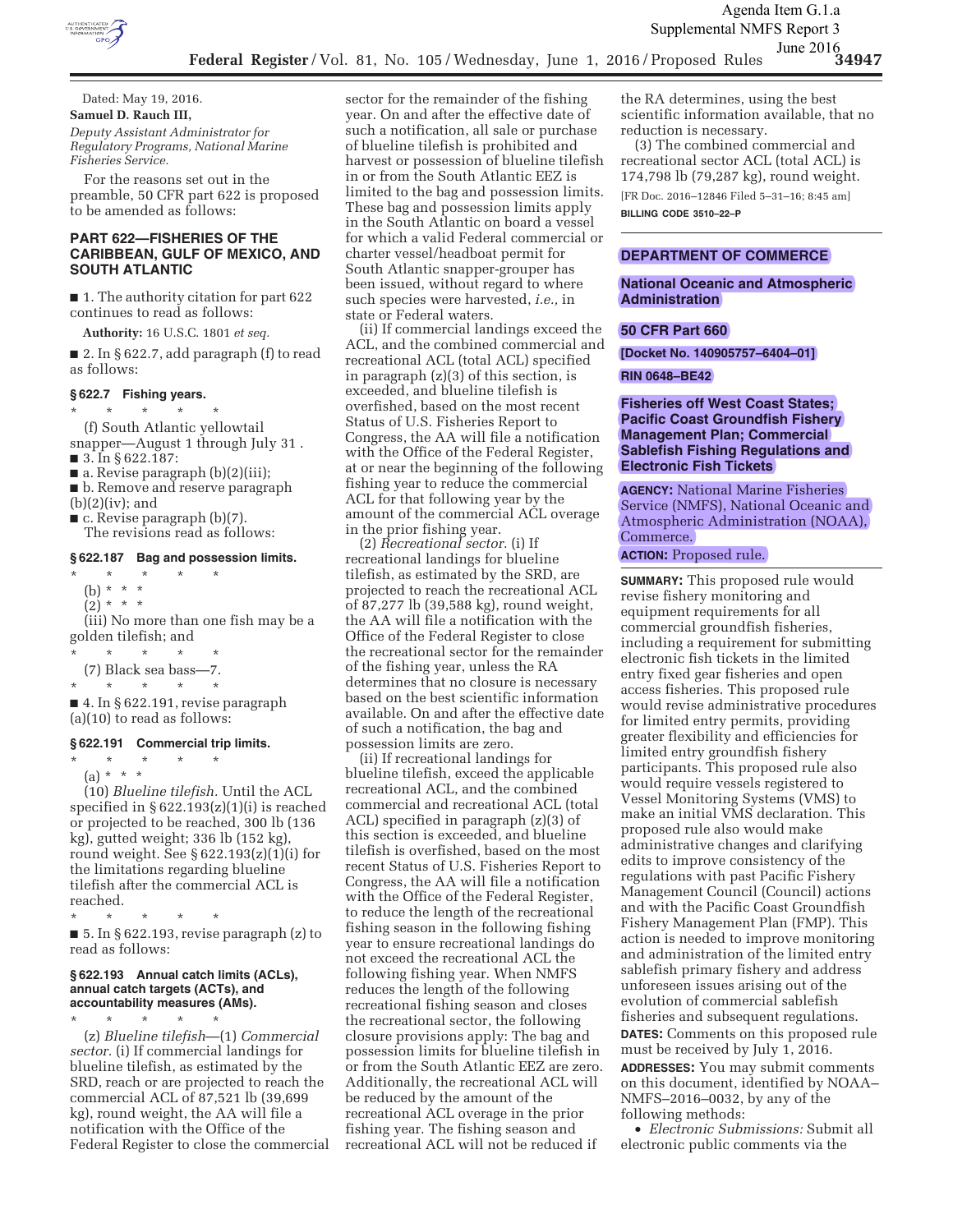Federal e-Rulemaking Portal. Go to *www.regulations.gov/ #!docketDetail;D=NOAA-NMFS-2016- 0032,* click the ''Comment Now!'' icon, complete the required fields, and enter or attach your comments.

• *Mail:* William W. Stelle, Jr., Regional Administrator, West Coast Region, NMFS, 7600 Sand Point Way NE., Seattle, WA 98115–0070; Attn: Gretchen Hanshew.

*Instructions:* Comments sent by any other method, to any other address or individual, or received after the end of the comment period, may not be considered by NMFS. All comments received are a part of the public record and will generally be posted for public viewing on *www.regulations.gov*  without change. All personal identifying information (*e.g.,* name, address, etc.), confidential business information, or otherwise sensitive information submitted voluntarily by the sender will be publicly accessible. NMFS will accept anonymous comments (enter ''N/ A'' in the required fields if you wish to remain anonymous).

Written comments regarding the burden-hour estimates or other aspects of the collection-of-information requirements contained in this proposed rule may be submitted to William W. Stelle Jr., Regional Administrator, West Coast Region NMFS, 7600 Sand Point Way NE., Seattle, WA 98115–0070 and to OMB by email to *OIRA*\_*Submission@ omb.eop.gov* or fax to (202) 395–7285.

Electronic copies of the environmental assessment (EA) for this action may be obtained from *http:// www.regulations.gov* or from West Coast Region's Groundfish Web site: *http:// www.westcoast.fisheries.noaa.gov/ fisheries/groundfish/index.html.*  **FOR FURTHER INFORMATION CONTACT:**  Gretchen Hanshew, 206–526–6147, *gretchen.hanshew@noaa.gov*  **SUPPLEMENTARY INFORMATION:** 

### **Purpose of Proposed Rule and Summary of Major Actions**

# *Purpose of the Regulatory Action*

The purpose of this proposed rule is to improve the timeliness and accuracy of sablefish catch reporting in the limited entry fixed gear fisheries and open access fisheries, to provide more flexibility and efficiencies for harvesters in the Shorebased Individual Fishing Quota (IFQ) Program and limited entry fixed gear fisheries, and to implement several administrative and clarifying changes to monitoring and permitting provisions of regulations for all of the limited entry and open access commercial groundfish fisheries on the West Coast.

#### *Major Actions*

This proposed rule contains eight major actions, along with related minor clarifications and non-substantive changes. The first action is a new requirement for electronic fish tickets to be submitted for all commercial landings of sablefish delivered to Washington, Oregon and California fish buyers. The second action would provide qualified vessel owners an opportunity to apply for an exemption to the ownership limitation of three permits in the limited entry sablefish primary fishery. The third action would allow a single vessel to be simultaneously (jointly) registered to multiple limited entry permits, one of which may have a trawl gear endorsement. The fourth action prohibits vessels that have been granted an at-sea processing exemption for sablefish in the limited entry fixed gear fishery from processing sablefish at sea when that vessel is participating in the Shorebased IFQ Program. The fifth action would clarify that, consistent with FMP Amendment 6, sablefish catch in incidental open access fisheries is counted against the open access allocation, and is not deducted from the commercial harvest guideline. The sixth action would require any vessel that has a VMS registered with NMFS Office of Law Enforcement (OLE) to make a declaration with OLE. The seventh action would update and simplify equipment requirements for electronic fish tickets. The eighth action makes clear that prohibitions governing groundfish species taken in the limited entry fixed gear fishery should not prohibit taking more than the allowable quota, but rather, should prohibit taking and retaining. In addition, the action includes housekeeping changes that are intended to better align the regulations with defined terms, and to provide clarity and consistency between paragraphs.

#### **Background**

#### *Authorities*

The groundfish fisheries in the exclusive economic zone (EEZ) off the west coast of the United States are managed under the FMP. The FMP was prepared by the Pacific Fishery Management Council (Council) under the Magnuson-Stevens Fishery Conservation and Management Act (Magnuson-Stevens Act) as amended by the Consolidated Appropriations Act of 2004 (Pub. L. 108–199, section 801). Regulations implementing provisions of the FMP are located at 50 CFR part 660, subparts C through G.

## *Commercial Sablefish Fisheries*

This proposed rule includes several actions that would revise regulations for commercial fisheries that harvest sablefish. Proposed regulatory changes would apply to the Shorebased IFQ Program, the limited entry fixed gear fishery, which includes the limited entry sablefish primary fishery and the daily trip limit (DTL) fishery, and the open access fishery.

The Shorebased IFQ Program off the west coast operates from the northern border between the United States and Canada to Morro Bay, California. Each vessel that participates in this sector must have a federal limited entry groundfish permit with a trawl endorsement. Active management of the sector began in the early 1980's with the establishment of harvest guidelines and trip limits for several species, including sablefish. Sablefish is managed as an IFQ species in the Shorebased IFQ Program, and may be harvested by vessels registered to a trawl-endorsed limited entry permit. Vessels may fish their IFQ with trawl gear, or may fish with fixed gear under the program's gear switching provisions. Few changes to the Shorebased IFQ Program regulations are proposed through this rulemaking.

A federal limited entry groundfish permit is also required to participate in the limited entry fixed gear fishery. All limited entry fixed gear permits have at least one gear endorsement for longline gear and/or pot/trap gear. Permits may have multiple gear endorsements. In addition, limited entry fixed gear permits may have an endorsement to fish sablefish in the sablefish primary fishery.

Each sablefish-endorsed permit is associated with an annual share of the sablefish allocation to the limited entry fixed gear fishery. Sablefish-endorsed permits are assigned to Tier 1, 2, or 3. Each Tier 1 permit receives 1.4 percent, each Tier 2 permit receives 0.64 percent and each Tier 3 permit receives 0.36 percent of the sablefish allocation. Each year, these shares are translated into cumulative limits (in pounds), or tier limits, which can be caught anytime during the sablefish primary season.

Regulations allow for up to three sablefish-endorsed permits to be stacked on a single vessel. Permit stacking was implemented through FMP Amendment 14 in 2002 to increase the economic efficiency of the fleet and promote fleet capacity reduction. Stacking more than one sablefish-endorsed permit on a vessel allows the vessel to land sablefish up to the sum of the associated tier limits. However, permit stacking does not increase cumulative limits for any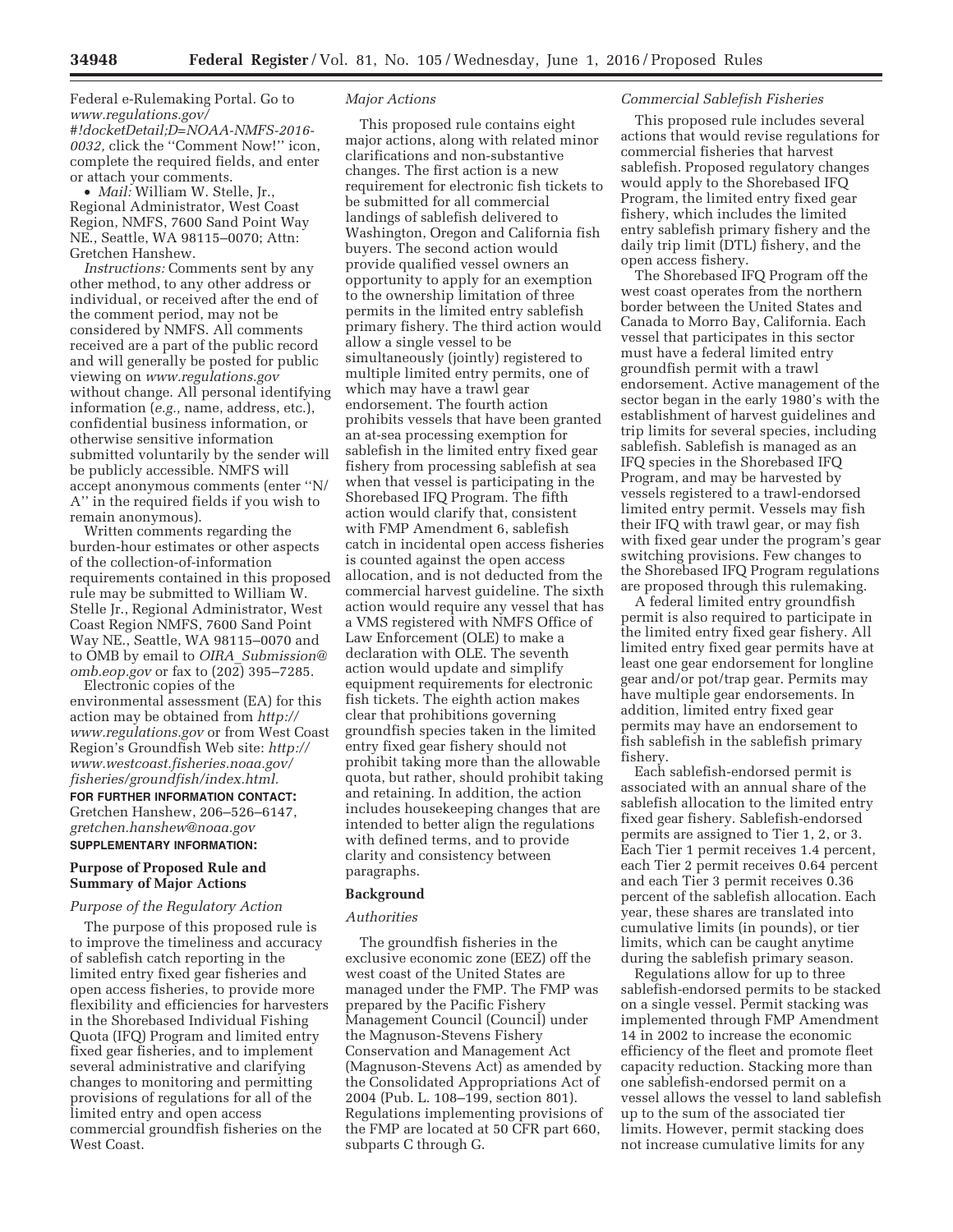other species; cumulative limits for nonsablefish species apply on a per-vessel basis.

Fishing in the sablefish primary season takes place over a seven-month period from April 1 to October 31. Vessels may land their tier limits at any time during the seven-month season. However, once the primary season opens, all sablefish landed by a vessel fishing in the limited entry fixed gear fishery and registered to a sablefishendorsed permit is counted toward attainment of its tier limit(s). Vessels registered to a sablefish-endorsed permit can fish in the limited entry fixed gear DTL fishery (*e.g.* under weekly and bimonthly trip limits) from January 1 through March 31 and after the primary fishery. The sablefish primary fishery for a vessel closes once their tier limit(s) is caught or when the primary season closes October 31.

Groundfish may be taken and retained by vessels that are not registered to limited entry permits. These vessels are considered to be fishing in the open access fishery. Some vessels fishing in the open access fishery may be targeting groundfish species (*e.g.* open access sablefish DTL fishery). Other vessels may be targeting other species and retaining incidentally caught groundfish. Because there is no federal license limitation program for the open access fishery, the total number of participants in the open access fishery varies widely from year to year. Open access vessels can use a variety of fixed gears, including hook-and-line or pot/ trap gear, longline, fishing pole, and vertical longline. Vessels that participate in the open access fishery and use non-groundfish trawl (*e.g.*  shrimp trawl) gear may also retain groundfish species in limited amounts.

## *Need for These Actions*

Since FMP Amendments 6 and 14, the Council has recommended and NMFS has implemented over a dozen rulemakings and several FMP amendments directly and indirectly affecting commercial fisheries that harvest sablefish. These actions often did not revise all federal groundfish regulations, but were sector or fishery specific, species specific, or related to setting harvest levels or routine management measures for ongoing fisheries. Changes to regulations, evolution of both state and federal recordkeeping and reporting requirements, and unforeseen complications for vessels that participate in other fisheries in addition to the groundfish fishery, created a need for a variety of comprehensive updates, changes, and clarifications to federal

groundfish regulations. The proposed action implements several changes that the Council recommended at different times and for a variety of reasons. The proposed action also includes several regulatory changes that are consistent with past Council recommendations and that add clarity and consistency both within the regulations and between the regulations and the FMP.

## 1. Electronic Fish Ticket Requirement for Sablefish Landings

### *General*

NMFS is proposing a federal electronic fish ticket submittal requirement for all commercial groundfish landings that include sablefish. An electronic fish ticket is a web-based form used to send groundfish landing data to the Pacific States Marine Fisheries Commission (PSMFC). Electronic fish tickets are used to collect information similar to the information required in state fish receiving tickets or landing receipts (henceforth referred to as paper tickets), but do not replace or change any state requirements. This requirement would improve timeliness and accuracy of catch data for monitoring harvest relative to applicable tier limits in the limited entry fixed gear sablefish fishery and trip limits in the limited entry fixed gear and open access DTL fisheries.

Once submitted, electronic fish tickets would immediately become part of a centralized database administered by the PSMFC, and landing data becomes available instantly to authorized users. Also, new electronic fish ticket requirements would include mandatory reporting of limited entry permit numbers for all limited entry fixed gear landings, allowing harvest of tier limits to be distinguishable on a per-permit basis. Depending on the state requirements, paper tickets may be mailed by fish dealers to the state agencies, transcribed into a database, reviewed and then submitted to the PSMFC for sector-specific catch summary reports. Limited entry permit numbers are not required to be reported on the paper tickets, so a variety of catch accounting business rules are followed. In some cases, it can take months for paper ticket harvest data to become available.

Since the start of the Shorebased IFQ Program in 2011, electronic fish tickets have been required for landing IFQ species. Electronic fish tickets have allowed vessel owners/operators, buyers and dealers, and fishery managers timely access to catch information for IFQ species. Many of the amendments in this proposed rule expand the

required use of electronic fish tickets to the limited entry fixed gear and open access fisheries and are similar to those currently in place for the Shorebased IFQ Program. Electronic fish ticket requirements for the Shorebased IFQ Program are described in detail in proposed rules (75 FR 32994, June 10, 2010; 75 FR 53380, August 31, 2010) and in final rules (75 FR 60868, October 1, 2010; 75 FR 78344, December 15, 2010) for that program.

### *New Requirements for Limited Entry Fixed Gear and Open Access Fisheries*

In September 2013, the Council initiated the sablefish permit stacking program review, which included consideration of improvements to catch accounting against the tier limits associated with limited entry fixed gear sablefish permits. At its June 2014 meeting, the Council recommended that limited entry fixed gear sablefish permit numbers be required on fish tickets in order to improve catch accounting against sablefish primary fishery tier limits. In addition, the Council also recommended that an electronic fish ticket be required by federal regulation for all commercial sablefish deliveries, including sablefish landings in both the limited entry fixed gear and open access fisheries. The purpose of these new requirements would be to improve the accuracy and timeliness of commercial groundfish landings data for all groundfish species, particularly sablefish. This proposed rule would require electronic fish tickets, with limited entry permit numbers recorded for limited entry fixed gear landings, to be submitted for groundfish deliveries that include any amount of sablefish. Per the Council's recommendation, the requirement to submit electronic fish tickets for sablefish landings would apply to first receivers of fish from limited entry fixed gear and open access vessels.

As in the Shorebased IFQ Program, this proposed rule makes the first receiver the person responsible for submitting the electronic fish ticket for a groundfish landing that includes sablefish. A first receiver is the person who receives, purchases, or takes custody, control, or possession of catch onshore directly from a vessel. The Shorebased IFQ Program uses the term ''IFQ first receiver,'' and IFQ landings can only occur at IFQ first receivers that have been certified by NMFS with an IFQ first receiver site license. This proposed rule uses the more broadly defined term ''first receiver,'' referring to any person, fish buyer or dealer that is receiving, purchasing, taking custody, control, or possession of a groundfish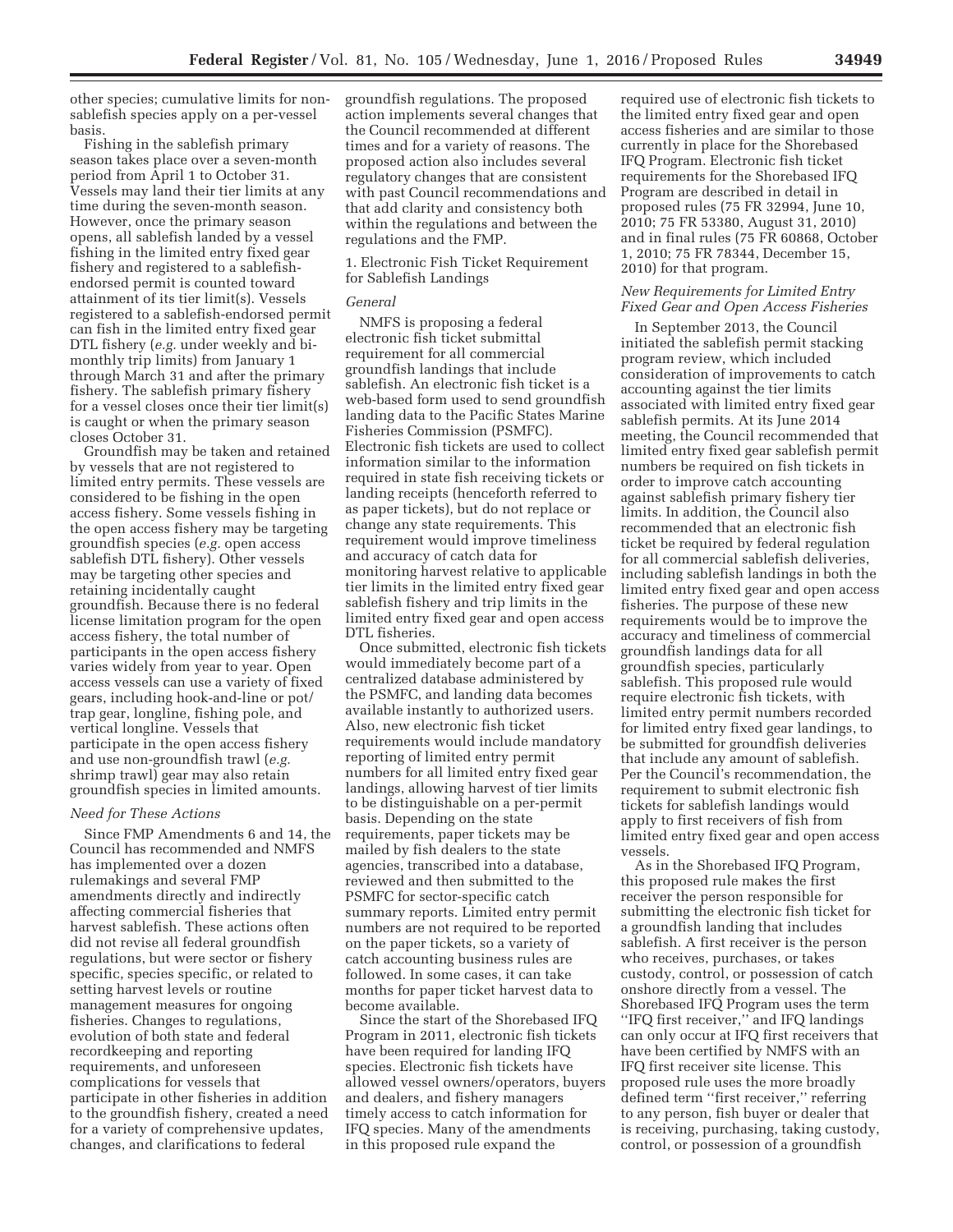landing, and would not require first receivers to have a first receiver site license unless they also receive IFQ landings.

The proposed rule would require first receivers to maintain hardware, software, and internet service such that electronic fish tickets can be submitted in a timely fashion via web-based forms. These equipment requirements for submitting groundfish electronic fish tickets are described in the preamble below, under the heading, ''7. Equipment Requirements for Electronic Fish Tickets.''

The proposed rule uses terms that have specific meanings when used in other regulatory provisions governing electronic fish tickets. ''Recorded'' refers to any form of documentation of information that will later be required for submittal of the electronic fish ticket. ''Submitted'' refers to the act of sending the completed, final electronic fish ticket form via the web-based platform. When a ticket has been submitted, it cannot be withdrawn, but it can be revised, as needed. The proposed rule defines a ''sablefish landing'' as an offload that includes any amount of sablefish harvested in either the limited entry fixed gear or open access fishery.

The proposed rule includes electronic fish ticket requirements in order to facilitate complete, accurate and timely reporting. The proposed rule would prohibit transporting any groundfish from a sablefish landing away from the point of landing before the information that is required on the electronic fish ticket is recorded, and would prohibit processing, selling, or discarding any groundfish received from a sablefish landing that has not been accounted for on an electronic fish ticket. In addition, the electronic fish ticket must include a vessel identification number and a single limited entry permit number that the catch will be attributed to. Although the landing of sablefish is what would trigger the requirement to submit an electronic fish ticket, all groundfish landed, including sablefish and nonsablefish groundfish species, must be recorded on an electronic fish ticket.

The proposed rule includes recordkeeping and reporting requirements for participants and first receivers in the limited entry fixed gear fishery (new language in 50 CFR 660.213) and in the open access fishery (new language in 50 CFR 660.313). The participants and first receivers must submit accurate information, must not submit false information, and must retain and make available any reporting records.

Information reported on an electronic fish ticket as envisioned in this proposed rule would be similar to that recorded on state-mandated paper fish ticket. However, these new requirements for first receivers of sablefish caught in limited entry fixed gear and open access fisheries are not intended to supersede or change any state requirements relative to recording, submitting or retaining paper fish tickets. Similar to current requirements for IFQ first receivers, this proposed rule includes a requirement that first receivers record the limited entry permit number if the vessel is landing sablefish in the limited entry fixed gear sablefish primary fishery or the limited entry fixed gear DTL fishery.

With the new electronic fish tickets required in the proposed rule, vessel operators would have more timely and accurate landing information available to them by accessing electronic fish ticket data via their first receiver. First receivers would be able to view summaries of electronic fish ticket data that they have submitted for a vessel and provide those summaries to the vessel operator or other authorized personnel. Under this proposed rule, first receivers would be obligated, per proposed regulations at 50 CFR 660.213, to obtain the signature of the vessel operator or owner on board when recording and submitting electronic fish ticket information and they are required to make that information available per proposed regulations at 50 CFR 660.212(d).

First receivers would have the ability to provide the vessel operator (or other authorized personnel) a summary of sablefish landings to date either on a vessel-specific basis or on a limited entry permit-specific basis. This same information is available to users with confidentiality agreements on file with PSFMC (*e.g.* OLE and fishery managers). Confidential electronic fish ticket data would not be publically available.

Discussion of additional, applicable requirements for information to be supplied in electronic fish tickets and confidentiality requirements for electronic fish ticket data is also included under the following heading, ''*New Requirements for the Limited Entry Fixed Gear Sablefish Primary Fishery.''* 

### *New Requirements for the Limited Entry Fixed Gear Sablefish Primary Fishery*

A vessel may stack up to three limited entry fixed gear sablefish permits. Each permit has an associated annual sablefish quota, or tier limit that may be harvested during the limited entry fixed gear sablefish primary fishery, which

lasts from April 1 through October 31, or when an individual vessel's tier limit(s) is (are) harvested.

The Council recommended electronic fish tickets for non-IFQ fisheries, in part, to improve catch monitoring of sablefish landed and counted against tier limits, and to make this catch information available to vessel operators, law enforcement, and fishery managers. As previously explained, electronic fish tickets would require reporting the limited entry permit number that authorizes the sablefish landing. For vessels fishing in the sablefish primary fishery, the limited entry permit number of only one sablefish-endorsed permit would be reported per ticket, even if the vessel has multiple sablefish-endorsed permits registered to it. Rather than relying solely on their own recordkeeping, or incomplete/delayed paper ticket summaries, as under current fish ticket systems, vessel operators would have immediate access to accurate, summarized landings data. This would improve confidence in the accuracy of annual landings estimates and ensure that vessel owners, first receivers, OLE, and fishery managers all have access to the same summarized harvest data. The electronic fish tickets would allow immediate availability of accurate summary data that can be organized to show total landings of sablefish to date against the annual tier limit(s) associated with that vessel. Timely and accurate data provided by electronic fish tickets would allow fishers to appropriately craft their fishing strategies, provide timely alerts that allow law enforcement officials to investigate potential tier limit overages, and give fishery managers the ability to track and react to the current catch of sablefish relative to annual fishery allocations. Thus, this proposed rule's provision requiring electronic fish tickets for the sablefish primary fishery would directly improve catch accounting against tier limits, and would make that information available to industry, enforcement and fishery managers in a timely manner.

The Council discussed the possibility of using the vessel accounts system in place for the Shorebased IFQ Program as a model for creating accounts for vessels fishing in the sablefish primary fishery. However, the Council did not include a vessel or permit account system as part of its proposed action. Vessels fishing in the limited entry fixed gear sablefish primary fishery are only monitoring one species and two sources of quota ''currency:'' the annual tier limit associated with the limited entry sablefish permits registered to the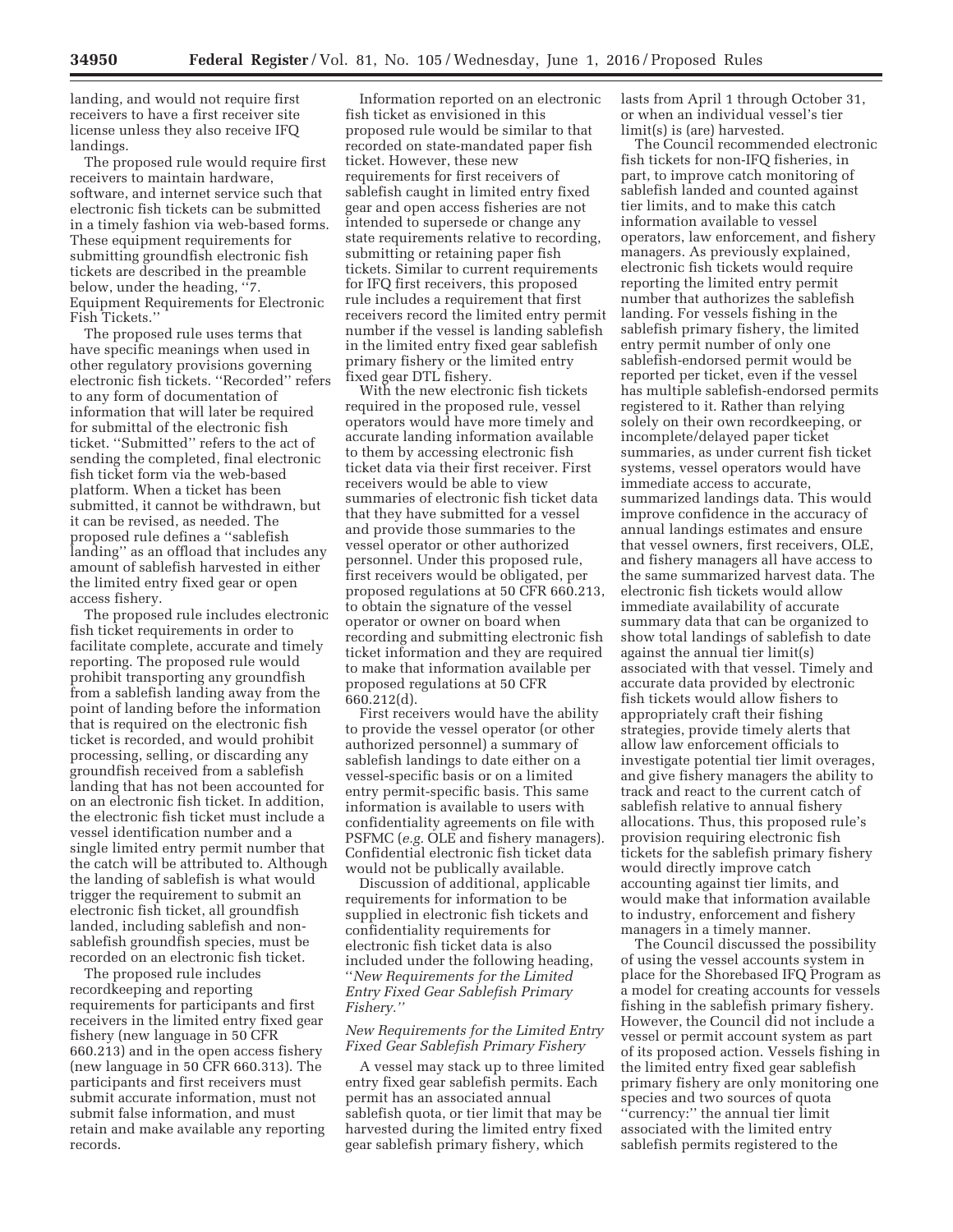vessel, and debits against that tier limit from proposed electronic fish tickets. This monitoring is not as complex as what is required for the Shorebased IFQ Program. Based on this, vessels fishing in the limited entry fixed gear sablefish primary fishery would not have vessel accounts as vessels fishing in the Shorebased IFQ Program do. Instead, vessels would estimate their tier limit balances with information coming directly from the electronic fish ticket system, provided to them by first receivers. This process is anticipated to meet the catch accounting needs of industry, and to meet the monitoring and catch accounting needs of the Council, fishery managers, and enforcement.

Current regulations and catch accounting procedures do not allow vessel operators to choose which sablefish permit's tier limit to which their catch is applied. Under the provisions of this proposed rule, electronic fish tickets would allow vessel operators to assign portions of their sablefish landing among the sablefish permits registered to their vessel, as desired. To achieve this, multiple electronic fish tickets would be submitted for a single sablefish landing. When a vessel registered to multiple sablefish endorsed permits makes a sablefish landing, all catch must be recorded and submitted on electronic fish tickets, as described above, under the heading, ''*New Requirements for Limited Entry Fixed Gear and Open Access Fisheries.''* 

In this proposed rule, a landing of sablefish caught in the limited entry fixed gear sablefish primary fishery may be reported across multiple electronic fish tickets, with one of the limited entry sablefish permit numbers reported on each ticket. Following is an example of two available options in the case of a vessel, which is registered to two sablefish endorsed permits (Permits 1 and Permit 2) and which makes a sablefish landing of 4,500 pounds:

*Option A:* The vessel operator may choose to attribute all of those pounds to Permit 1 by recording that permit number on one electronic fish ticket, resulting in a single electronic fish ticket counting 4,500 pounds towards the annual tier limit associated with Permit 1. *Option B:* The vessel operator may choose to apportion the sablefish landed between two permits, as long as the annual tier limits are not exceeded. Using two fish tickets, the first electronic fish ticket could record 3,000 pounds to Permit 1 and the 3,000 pounds would count toward the annual tier limit associated with Permit 1, while the second electronic fish ticket could record 1,500 pounds to Permit 2 and the 1,500 pounds would count towards the annual tier limit associated with Permit 2.

Regardless of the number of electronic tickets submitted, the sum total of annual sablefish landings must not to exceed the annual tier limits associated with the limited entry permits registered to that vessel, as currently established in regulations. It would be a violation of the provisions of this proposed rule to submit an electronic fish ticket for a sablefish landing in the sablefish primary fishery without recording the sablefish-endorsed limited entry permit number.

The improvements to catch monitoring associated with this proposed rule's electronic fish ticket requirement would allow the removal of the current 24-hour rule of separation of primary and DTL landings. (The regulatory text of this proposed rule removes this current requirement at 50 CFR 660.232(a)(3) and revises text for that section.) A vessel would be allowed to apportion a landing against the remainder of its tiers (thereby closing the sablefish primary fishery for that vessel, per 50 CFR 660.231(b)), and the rest of the sablefish landed may be submitted on a separate electronic fish ticket and would count against applicable limited entry fixed gear DTL trip limits. This allows vessels to count sablefish landed in excess of their tier limits as DTL landings. Thus, this proposed rule would alter the process for concluding a vessel's primary season and transitioning to the DTL fishery. This would allow vessels to harvest the entirety of their tier limits, but would not allow for a double-dipping effect, as the vessel would still be subject to the same sablefish DTL cumulative limits as they would have been under the 24 hour separation of primary and DTL landings. In addition, the proposed rule would also replace the current 300 pound threshold, beyond which the Pacific Fisheries Information Network (PacFIN) considered any additional sablefish landed as counting against applicable DTL limits. That threshold effectively stranded up to 300 pounds of unharvested sablefish in the vessel's transition from primary to DTL sablefish fisheries.

The proposed reporting requirements for electronic fish tickets would include a signature from the owner on board of either a printed copy of the electronic fish ticket or the dock tickets for any landing of sablefish in the limited entry fixed gear sablefish primary fishery, unless exempted from owner-on-board requirements (50 CFR 660.231(b)(4)).

2. Exemption to Limited Entry Sablefish Permit Ownership Limitation

Current regulations (50 CFR  $660.25(b)(3)(iv)(C)$  state that no individual person, partnership, or corporation in combination may have ownership interest in or hold more than three permits with sablefish endorsements either simultaneously or cumulatively over the primary season (hereby referred to as ''ownership limitation''). This ownership limitation was intended to prevent concentration of harvest privileges. However, this restriction has led to unforeseen complications because many persons, partnerships and corporations have harvest privileges in both the Alaska IFQ sablefish fishery and the Pacific coast sablefish fishery.

The Alaska sablefish IFQ fishery regulations require that a sablefish quota owner must have at least part ownership in the vessel that will fish their quota. Some of these vessels also participate in the limited entry fixed gear sablefish fishery off the Pacific coast. In such situations, any sablefish permit registered to that vessel would count toward the three-permit ownership limitation of the person, corporation, or partnership with part ownership of the vessel.

In September 2013, the Council initiated the sablefish permit stacking program review, which included consideration of the current threepermit ownership limitation (also referred to by the Council as an own/ hold rule or own/hold control limit) and explored a regulatory amendment to provide relief to industry members who were limited because of participation in the Alaska sablefish IFQ fishery. At its June 2014 meeting, the Council recommended a process by which vessel owners who meet certain qualifying criteria may petition NMFS for a limited exemption to the ownership limitation.

The Council recommended this exemption to allow owners of a vessel registered to limited entry fixed gear sablefish permits, who are also partowners of a vessel fishing sablefish IFQ in Alaska, to seek an ownership limitation exemption. The exemption, if granted, would mean that limited entry sablefish permits registered to a vessel (in which they have an ownership interest) would not count toward their ownership limit of three permits.

In this action, NMFS proposes new language at 50 CFR  $660.25(b)(3)(iv)(D)$  to provide for such a process for issuance of an exemption to the ownership limitation. The proposed language includes qualifying criteria, the application process, and a description of the circumstances under which the exemption would become null and void. The application process would include submission of a new form, which would be developed by NMFS and would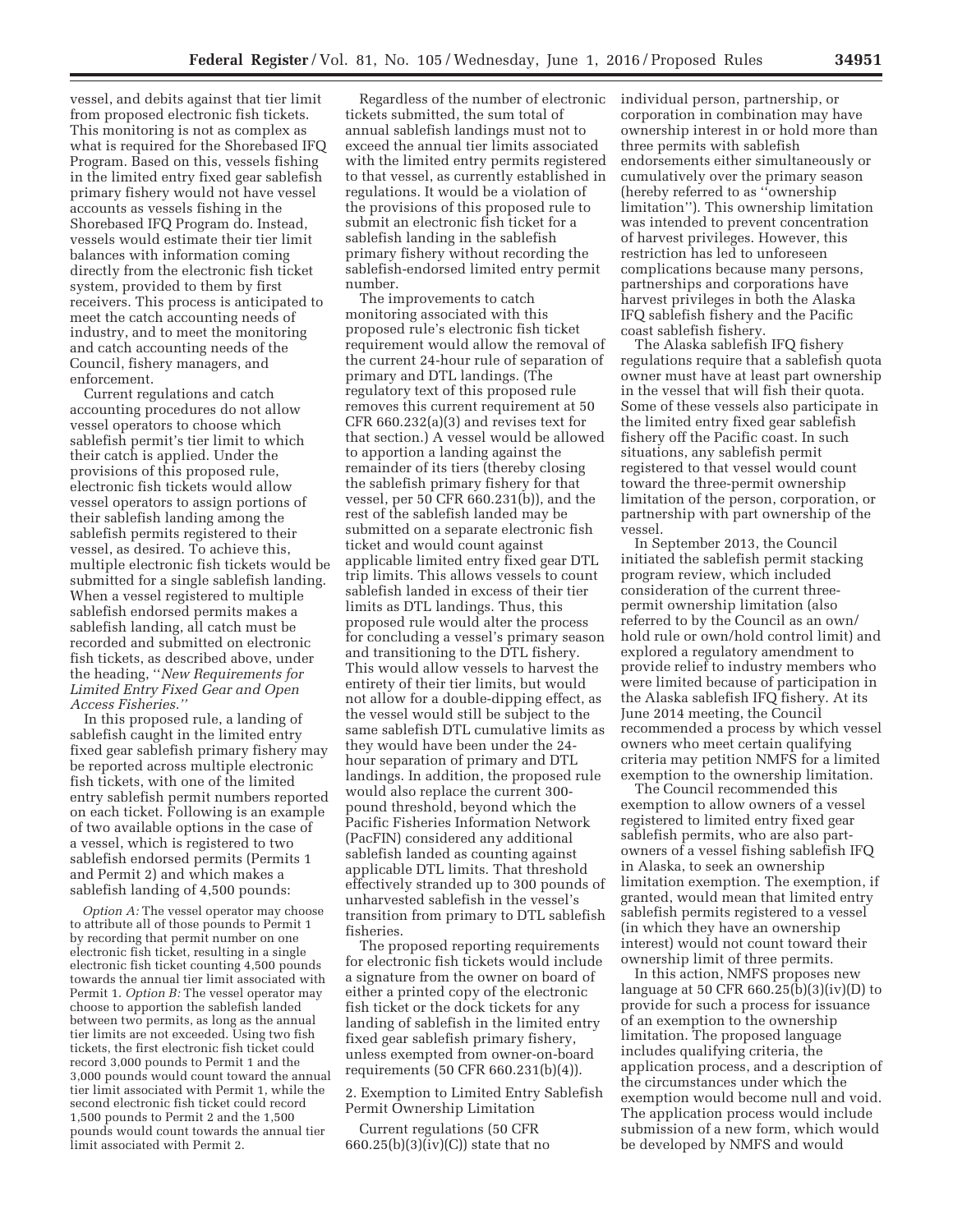collect the ownership interest information needed to confirm that the vessel owner meets the exemption criteria. This form would collect vessel ownership interest information, broken down into percentages, and would be similar to the form used in the Shorebased IFQ Program. NMFS would use the information from the form submitted by the applicant to make an initial administrative determination (IAD) on the merits of the application. Applicants would follow the permit appeals process under existing regulations at 50 CFR 660.25(g) regarding appeal of the IAD, if needed.

Following the suggestion of a June 2014 NMFS Report (Agenda Item F.6.b, NMFS Report 2; *http:// www.pcouncil.org/wp-content/uploads/ F6b*\_*NMFS*\_*Rpt2*\_*JUNE2014BB.pdf*), the Council recommended that the qualifying criteria include a requirement that the vessel owner must own limited entry sablefish permit(s). However, upon further exploration, NMFS found that some of the potential beneficiaries of this ownership limitation exemption do not own limited entry sablefish permits, but accrue counts against the ownership limitation only by owning a vessel to which limited entry sablefish permits are registered (*i.e.* they are vessel owners, not permit owners). Under the qualifying criteria initially discussed by NMFS and the Council in June 2014, those individuals would not qualify for the ownership limitation exemption.

Based on the overall context of the Council recommendations for an ownership limitation exemption, NMFS concludes that the Council meant for this exemption to apply to any vessel owner that has been negatively affected by ownership limitation provisions because of their interest in the Alaska sablefish IFQ fishery, even if a vessel owner did not have an ownership interest in a permit. Therefore, at § 660.25(b)(3)(iv)(C)(*1*) regarding qualifying criteria, this proposed rule does not include the phrase ''ownership interest in a sablefish-endorsed limited entry permit.'' This proposed rule would allow a vessel owner who meets all other criteria, but does not own or have ownership interest in a sablefishendorsed permit, to qualify for the ownership limitation exemption. NMFS is seeking public comment from affected industry on whether or not the final rule should include the phrase, ''ownership interest in a sablefish-endorsed limited entry permit,'' in the qualifying criteria language.

NMFS is also seeking comment from the affected industry on whether to expand the qualifying criteria to include

the Pacific halibut IFQ in Alaska. It is possible that, due to similar owner-onboard requirements, participation in the Pacific halibut IFQ fishery in Alaska may also prompt the need for a sablefish ownership limitation exemption.

The proposed rule would allow the owner of a vessel registered to a sablefish endorsed limited entry permit (*i.e.* vessel owner) to apply for an exemption to the three-permit ownership limitation at any time. NMFS would issue an IAD within 60 days of receipt of a complete application. Under this proposed process, NMFS suggests that the application for an ownership limitation exemption be made by February 1, so that an IAD may be reached before the start of the primary sablefish season on April 1. The reason for this is that the ownership limitation exemption would not waive the cumulative ownership limitation. This is because if a vessel owner were to start the primary sablefish season on April 1 at or above the three-permit limit, an exemption granted later in the season would not exempt the owner's prior history.

The Council recommended that ''the exemption would remain in place so long as there are no changes to vessel ownership.'' In order to reduce the administrative burden for NMFS and vessel owners, the Council did not recommend an annual renewal of the exemption. Instead, the Council recommended that a change in vessel ownership would require action. However, NMFS notes that vessel ownership is only one of the components of the qualifying criteria that the Council recommended. Therefore, at § 660.25(b)(3)(iv)(D)(*3*), the proposed rule states that once a vessel owner has been granted an exemption from the ownership limitation, that exemption would remain in place so long as the vessel owner that was granted the exemption continues to meet the qualifying criteria. Should the vessel owner's circumstances change such that they no longer meet the qualifying criteria, the exemption would automatically become null and void thirty days after the change in circumstances. Consistent with other exemptions issued by NMFS, if NMFS at any time finds the vessel owner no longer meets the qualifying criteria, NMFS will notify the vessel owner that they are not compliant with the ownership limitation restriction. The vessel owner may re-apply for an ownership limitation exemption at any time if they meet the qualifying criteria. NMFS is seeking public comment from affected industry regarding proposed

regulations for invalidation of the exemption at § 660.25(b)(3)(iv)(D)(*3*).

The Council also recommended a limitation on the number of exemptions that may be issued to a vessel owner in order to maintain ownership limitations for individuals that own many vessels. As recommended by the Council, NMFS is proposing that the exemption would allow a vessel owner to seek an exemption for sablefish permits registered on up to two vessels.

#### 3. Joint Registration

Originally, the license limitation program (LLP), implemented through Amendment 6 to the FMP (see the EA under **ADDRESSES** for more information on the LLP), allowed vessels to register both a trawl and fixed gear (longline and fishpot) endorsed permit at the same time. Subsequently, regulations were modified and no longer allow vessels to register multiple limited entry permits unless the permits are sablefishendorsed and stacked for use in the limited entry fixed gear sablefish primary fishery. This restriction was put in place to keep trawl and fixed gear fisheries temporally separated to meet enforcement and monitoring needs. In 2004, a vessel monitoring program was implemented that allowed vessels to identify which fishery they were participating in through a declaration system. As part of FMP Amendment 20 trailing actions, in April 2012 the Council recommended that vessels registered to a limited entry trawl permit be allowed to simultaneously register to a limited entry fixed gear permit, also called ''joint registration.'' In this proposed rule, NMFS proposes to allow joint registration while clarifying how fishery-specific regulations would still apply to vessels that are jointly registered.

Joint registration would allow vessels that are jointly registered to fish in the Shorebased IFQ Program and the limited entry fixed gear fishery with simply a change in VMS declaration. Existing VMS and declaration systems meet monitoring and enforcement needs under the joint registration language of this proposed rule.

Joint registration would be permitted in one of two configurations:

(1) Configuration A: One trawl permit and one, two, or three sablefish endorsed permits.

(2) Configuration B: One trawl permit and one limited entry fixed gear permit.

Configuration A would continue to allow stacking of limited entry fixed gear sablefish permits, but would also allow a trawl endorsed permit to be jointly registered to the same vessel simultaneously. Under this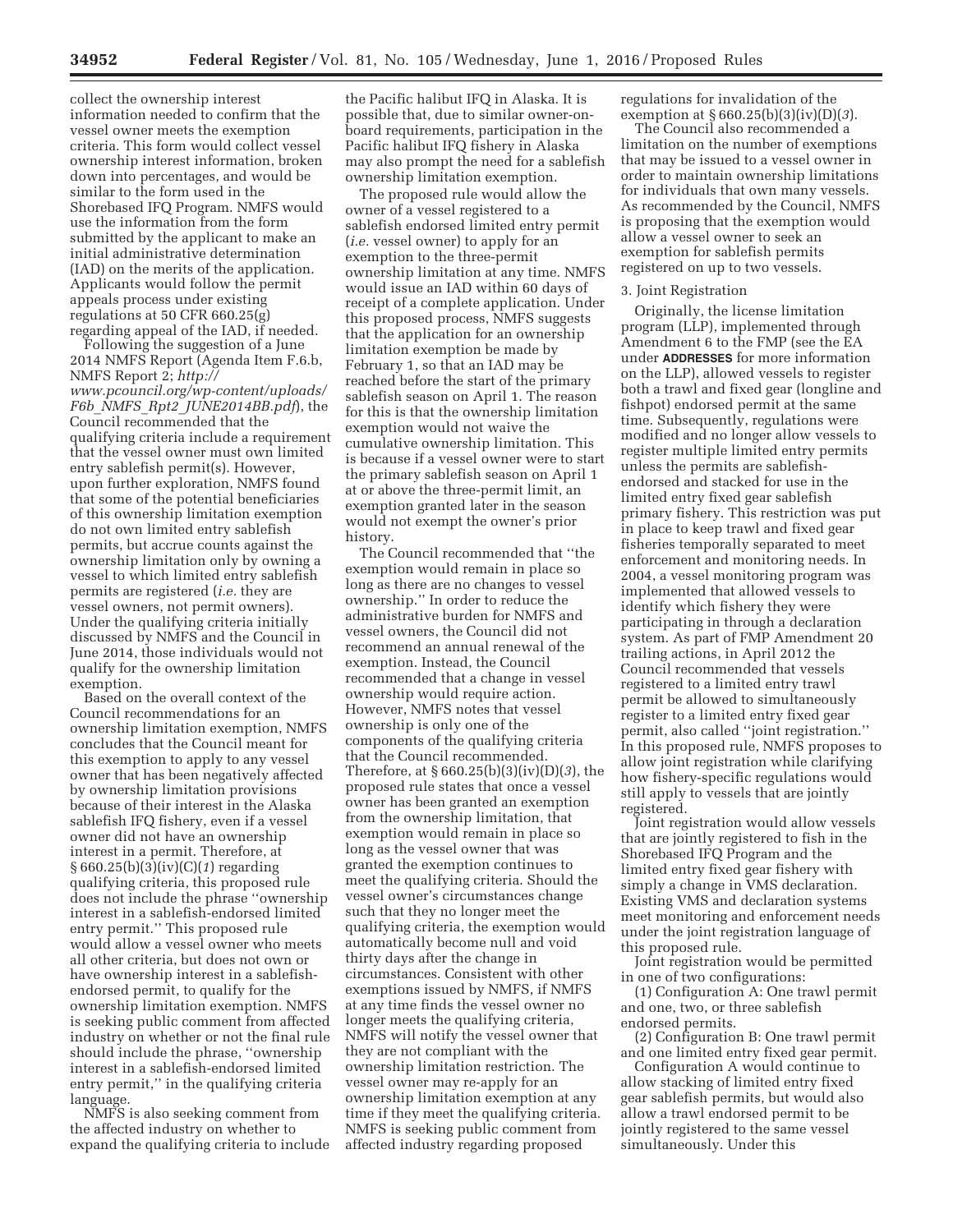configuration, a vessel would be able to fish in the Shorebased IFQ Program, the limited entry fixed gear fishery, and the limited entry fixed gear sablefish primary fishery without having to transfer any of its limited entry permits. Configuration B would allow a single trawl permit and a single limited entry fixed gear permit to be jointly registered to the same vessel simultaneously. Under this configuration, a vessel would be able to fish in the Shorebased IFQ Program and the limited entry fixed gear fishery without having to transfer a limited entry permit. Under this proposed rule, registering permits to a single vessel, simultaneously in either one of the configurations shown above, would be considered ''joint registration.''

Joint registration is separate and distinct from sablefish-endorsed permit stacking. A certain, specific set of regulations apply to the vessel that has stacked sablefish permits and is fishing in the sablefish primary fishery. In contrast, joint registration alone is not associated with a specific set of regulations or a single fishery. Joint registration would allow a vessel to switch between limited entry fishery sectors (*e.g.* IFQ and limited entry fixed gear) with a change in VMS declaration. Joint registration is not a fishery. The fishing regulations that would apply to the jointly registered vessel depends on which fishery that vessel declared into. This rulemaking proposes specific language pertaining to the permitting actions, rules and restrictions of joint registration at 50 CFR  $660.25(b)(4)(iv)$ .

Some additional restrictions would apply if a vessel participates in multiple limited entry fisheries in the fishing year. These situations and the applicable restrictions would be described in crossover provisions at § 660.60(h)(7). For example, if a vessel participates in both the Shorebased IFQ Program and the limited entry fixed gear fishery during a two-month cumulative limit period, then the smallest trip limit for non-IFQ species applies. Jointly registered vessels that want to fish in the open access fishery would have to comply with crossover provisions that apply to both trawl permits and limited entry fixed gear permits.

At the November 2011 Council meeting the Enforcement Consultants (EC) discussed the increased importance of the declarations system, and the EC strongly encouraged industry leaders to impress upon their membership the importance of maintaining a proper declaration that accurately reflects their fishing activity. Accuracy in the declaration process is both required by law and vital to the analysis of fishing

effort by resource managers. Implementation of joint registration makes a small change to the VMS declaration requirements at § 660.13(d)(5)(ii). Current VMS declaration regulations only require a new declaration report when a vessel would use a different gear type than the gear most recently declared. However, since a jointly registered vessel may use non-trawl gear to fish in both the Shorebased IFQ Program and the limited entry fixed gear fishery, clarifying regulations are added to require a new declaration if the vessel will fish in a fishery other than the fishery most recently declared. This edit is intended to explicitly require declarations be made when a jointly registered vessel switches between the Shorebased IFQ Program and the limited entry fixed gear fishery, regardless of the gear type used when participating in that fishery. While the current list of vessel declarations are generally gear- and fishery-specific, this new requirement at § 660.13(d)(6)(ii) makes it clear that a change in declaration must be filed to legally switch between fisheries. Joint registration would not preclude declaring more than one gear type, if allowed under current regulations at  $§ 660.13(d)(6)(iv).$ 

This proposed rule clarifies the definition for ''base permit'' at § 660.11 such that the use of a base permit only applies for sablefish endorsed permits. This does not change how the base permit concept has been applied to vessels registered to multiple limited entry sablefish permits. When a trawl endorsed permit and one or more sablefish endorsed permits are jointly registered, trawl endorsed permits must meet the current vessel length endorsement requirements at § 660.25(b)(3)(iii)(B). The concept of a base permit only applies to stacked sablefish endorsed permits.

Cumulative limits (*e.g.* daily, weekly, bi-monthly limits, etc.) continue to apply to the vessel, regardless of the number of permits registered to that vessel. Registering a vessel to more than one limited entry permit under joint registration does not entitle the vessel to more than one cumulative limit. Joint registration would not allow a vessel to register multiple limited entry fixed gear permits (not sablefish endorsed) along with the trawl endorsed permit.

Registering a vessel to a limited entry permit with a specific endorsement often triggers certain requirements in the groundfish regulations. Joint registration is not intended to change fishing operations of groundfish fisheries or change requirements that are applicable to vessels because of the type of the endorsement(s) on the limited entry permit to which they are registered, unless otherwise described above.

4. Restrictions on At-Sea Processing of Sablefish

Processing of groundfish at-sea is prohibited for vessels fishing in the Shorebased IFQ Program or limited entry fixed gear fishery, unless exempted from that prohibition. One such exemption applies to certain vessels fishing in the limited entry fixed gear sablefish primary fishery. Those exempted vessels may freeze sablefish at-sea during the limited entry fixed gear sablefish primary fishery.

When trawl rationalization was implemented in 2011, the Council recommended that at-sea processing of groundfish in the Shorebased IFQ Program be prohibited, with limited exemptions. Regulations at § 660.112 (b)(1)(xii) prohibited at-sea processing of groundfish, and also listed the exemptions that had been granted to date, including the exemption to the prohibition of at-sea processing in the sablefish primary fishery. As written, those regulations grant vessels with an exemption to the prohibition of at-sea processing in the sablefish primary fishery an exemption from the at-sea processing prohibition when fishing in the Shorebased IFQ Program. However, NMFS interpreted regulations at § 660.25(b)(6)(i) to only allow the sablefish at-sea processing exemption when the vessel is registered to a sablefish-endorsed limited entry permit.

Under current regulations, a vessel may not register a trawl-endorsed permit and a sablefish endorsed permit at the same time, so they cannot take advantage of the exemption at § 660.112(b)(1)(xii)(B). Therefore, the exemption at  $\S 660.112(b)(1)(xii)(B)$ cannot currently be used by vessels participating in the Shorebased IFQ Program; qualifying vessels that may freeze sablefish at-sea in the sablefish primary fishery are not allowed to freeze sablefish at-sea when fishing in the Shorebased IFQ Program. However, under this rule's proposed joint registration language, a vessel would be able to register to a trawl endorsed and a sablefish endorsed limited entry permit simultaneously. If the exemption at  $\S 660.112(b)(1)(xii)(B)$  is not removed, joint registration could allow vessels with an exemption from the at-sea processing prohibition for the sablefish primary fishery to also process sablefish at sea in the Shorebased IFQ Program.

At its April 2012 meeting, the Council recommended prohibiting the freezing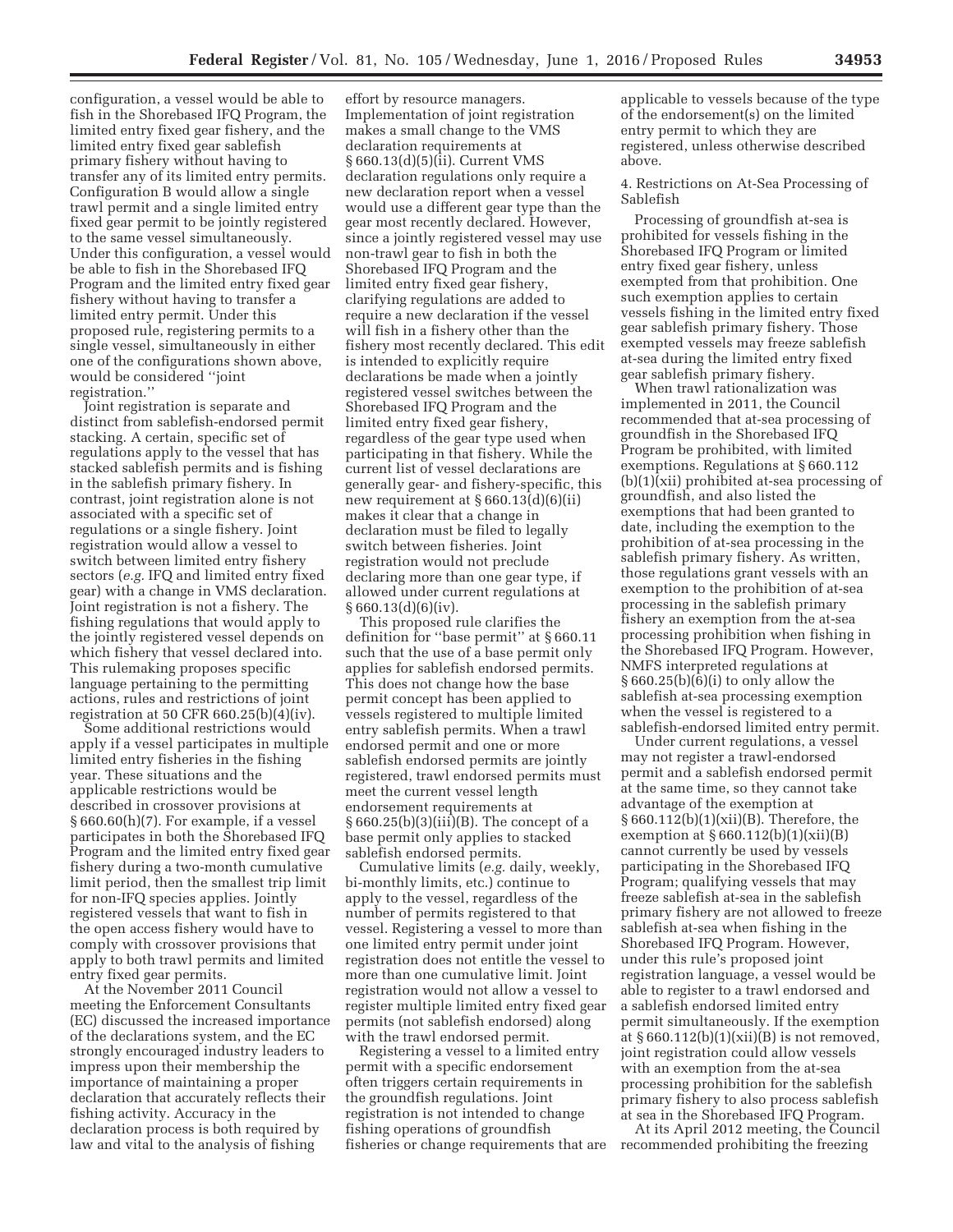of sablefish at-sea when caught in the Shorebased IFQ Program, regardless of whether the vessel has an exemption for the limited entry fixed gear fishery. The Council recommends this change to regulations to prevent the single vessel that holds a sablefish at-sea processing exemption to process sablefish at-sea in the Shorebased IFQ Program, a fishery in which it had no prior history. NMFS is therefore proposing to remove the exemption to the prohibition of at-sea processing (at § 660.112(b)(1)(xii)(B)) that extended the limited entry fixed gear exemption in  $§ 660.25(b)(6)(i)$  to vessels fishing sablefish in the Shorebased IFQ Program. Also, in light of joint registration, a clarifying sentence would be added to § 660.25(b)(6)(i), stating that the at-sea processing exemption only applies to atsea processing of sablefish caught in the limited entry fixed gear sablefish primary fishery.

During development of these proposed regulations, NMFS noted that a similar situation as the one described above may occur when a vessel exempted from at-sea processing prohibitions of non-whiting groundfish in the Shorebased IFQ Program could utilize that exemption when fishing in non-IFQ fisheries. NMFS interprets the regulations to mean that the vessel must be registered to a limited entry trawl permit to qualify for this exemption. With joint registration, it may need to be clarified that the exemption only applies to processing non-whiting groundfish caught in the Shorebased IFQ Program. NMFS is seeking public comment on whether a clarifying sentence could be added to § 660.25(b)(6)(ii), stating that the at-sea processing exemption described there only applies to at-sea processing of nonwhiting groundfish caught in the Shorebased IFQ Program.

5. Sablefish Allocations North of 36° N. lat.

The allocation structure for sablefish north of 36° N. lat. was established in FMP Amendment 6. In April 2009, the Council recommended final preferred intersector allocations for groundfish species under Amendment 21. The Council and NMFS recommended that no change be made to the Amendment 6 allocation structure for sablefish. However, FMP Amendment 21 and its implementing regulations slightly changed the process for allocating sablefish north of 36° N. lat. (75 FR 60868, October 1, 2010). In this action, NMFS is proposing regulations to align sablefish north of 36° N. lat. allocations with the Amendment 6 allocation

structure, as recommended by the Council in 2009.

Under FMP Amendment 6, harvest in the incidental open access fishery was deducted from the open access allocation after the limited entry/open access allocation occurred. Amendment 21 changed that process and deducts sablefish for the incidental open access fishery before the limited entry/open access allocation is made, similar to how the tribal fishery and scientific research deductions were made for other species. While this is consistent with how other groundfish species were treated under Amendment 21, it was inconsistent with Amendment 6 and the Council's intent. As clarified by the Council with Amendment 21–1, it was not the Council's intent to have Amendment 21 supersede the Amendment 6 allocation structure for sablefish north of 36° N. lat. In 2014, the Council revised figure 6–1 of the FMP to make it consistent with Amendment 6 and the Council's intent.

However, at that time, regulations at § 660.55(h) were mistakenly left unrevised. In this action, NMFS proposes revising the text description of the sablefish north of 36° N. lat. allocation structure to reflect the Council's intent to maintain the Amendment 6 allocation structure and to bring the regulations at § 660.55(h) into consistency with the FMP. Proposed regulatory changes at § 660.55(h)(2) would deduct the metric tonnage for scientific research and recreational fisheries before the limited entry/open access split, but would no longer deduct the metric tonnage for the incidental open access fisheries during this step. Proposed regulations would deduct the metric tonnage for incidental open access fisheries from the open access allocation after the limited entry/ open access split.

6. VMS Declarations for Vessels Registered to a VMS Unit

In 2004, the Council and NMFS implemented a vessel monitoring program. Since 2004, all commercial fishing vessels that take and retain groundfish in federal water, or transit through federal water with groundfish on board are required to have a working VMS. The VMS, along with a system of fishing declaration reporting requirements, allows for monitoring and enforcement of areas closed to fishing. With this program, NMFS typeapproved hardware and software, or ''units,'' were installed on vessels in order to meet these new program requirements for the groundfish fishery. A variety of units were available for purchase, and vessel owners/operators

could seek reimbursement for the cost of the units. When a VMS unit is installed on a vessel, it is registered with NMFS OLE and catalogued. There are a number of VMS units that have registered with OLE but have never made a fishing declaration, as required by regulations at § 660.13(d).

At its June 2013 meeting, based on advice from their EC, the Council recommended that a declaration report be required for all vessels registered to a VMS unit, and that a declaration of ''other'' may be appropriate if the activity they will be doing is not fishing (*e.g.* serving as a chartered vessel conducting scientific research). Therefore, in this action, NMFS is proposing regulation changes at § 660.13(d) that would require all vessels registered to a VMS unit to submit a declaration report. Obtaining a declaration report from these vessels will give OLE the information necessary to monitor the activities of these vessels relative to the applicable regulations.

Proposed regulations require any vessel operator upon registration of a VMS unit with NMFS OLE to make a declaration report regardless of fishing activity. This requirement would also apply to vessels that have already registered a VMS unit with NMFS OLE, but have not made a declaration report. OLE may contact a vessel operator and request that a declaration report be made. In such a circumstance, the proposed regulations would obligate the vessel operator to make a declaration report.

Also, consistent with the Council's June 2013 recommendations, NMFS proposes revising the declaration of ''other gear'' at § 660.13(d)(5)(iv)(A)(*24*) to ''other'' to encompass a vessel's on the water activities that may not be fishing (*e.g.* scientific research activities). Vessels registered to a VMS unit would be required to make a declaration, regardless of fishing activities. Under proposed regulations, NMFS anticipates they may make a declaration of ''other'' if they are not fishing.

NMFS also proposes that OLE will default a vessel's declaration to ''other'' if they are unable to contact the vessel operator with whom the VMS unit is associated. As required by current regulations, the vessel operator must update the declaration when they meet the requirements to do so.

7. Equipment Requirements for Electronic Fish Tickets

Under current regulations at § 660.15(d), submission of electronic fish tickets must be done on personal computers with software that meets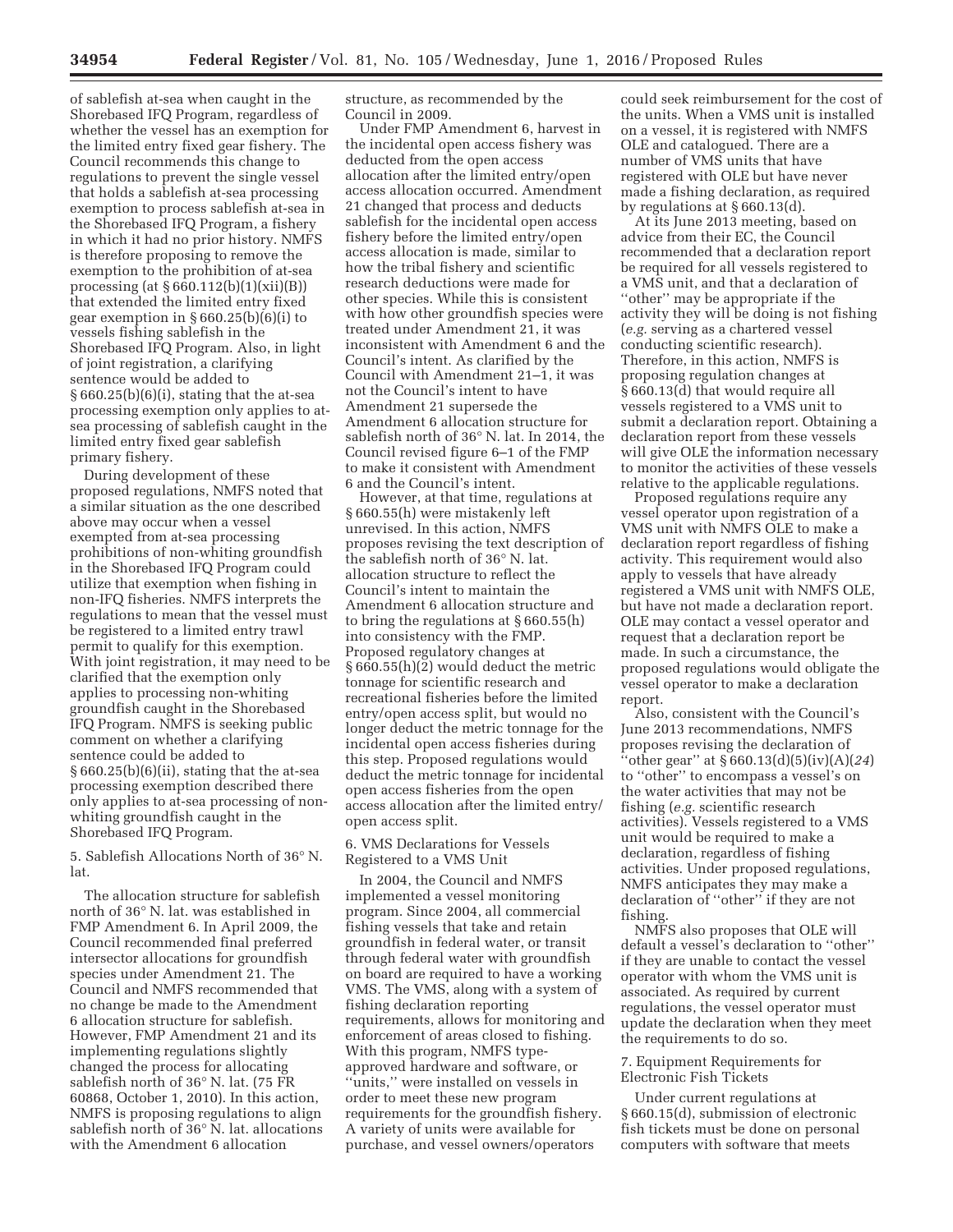specific NMFS requirements. The data is entered into the computer system. Then the information is transmitted in batches to PSMFC. The only step in the process that requires an internet connection is when data sets are transmitted to PSMFC.

A new interface has been developed that uses the internet for both entry and submission of electronic fish ticket data. The new, web-based interface no longer requires the person submitting the electronic fish ticket to do so from a computer equipped with specific, NMFS-approved software. Instead, the only requirement for the web-based interface would be a hardware device (computer, tablet, smartphone, etc.) with a web browser or other software (*e.g.* application) and an internet connection.

Consistent with the Council's June 2014 recommendations to expand the required use of electronic fish tickets to the limited entry fixed gear and open access fisheries, NMFS is proposing updates to equipment requirements pertaining to electronic fish tickets.

Current electronic fish ticket users (*e.g.* IFQ first receivers) are already using this web-based interface, and those first receivers affected by the new requirements would be using the webbased interface. The changes proposed to regulations at § 660.15(d) would reflect the move to a web-based electronic fish ticket for all first receivers, those that are receiving IFQ landings and those that would be receiving sablefish landings in limited entry fixed gear and open access fisheries under proposed electronic fish ticket regulations. Note that an internet connection would now be necessary for all steps in submission of an electronic fish ticket, from creating the new ticket through submission. To reflect these changes, the definition of ''electronic fish ticket'' at § 660.11 would also be revised to reflect the web-based form that would be used to send electronic fish ticket information to the PSMFC.

8. Prohibitions Regarding ''Take and Retain''

When the Council and NMFS implemented Amendment 14 to the groundfish FMP, which established the sablefish primary fishery, regulations needed to clarify that vessels were still only allowed a single cumulative limit of sablefish when fishing outside of the primary sablefish season (66 FR 30869, June 8, 2001). Regulations were promulgated that prohibited taking more than a single cumulative trip limit. NMFS is proposing replacing ''taking, retaining'' with ''taking and retaining,'' consistent with the Council's

recommendations under Amendment 14.

There is a difference between ''taking'' fish and ''taking and retaining'' fish during fishing activities. ''Take'' is defined in MSA regulations at § 600.10 as any activity that results in killing fish or bringing live fish on board. ''Retain'' is also defined at § 600.10 and means to fail to return fish to the sea after a reasonable opportunity to sort the catch. In commercial groundfish fisheries, ''trip limits'' (defined at § 660.11) are used to specify the maximum amount of a fish species or species group that may legally be taken and retained, possessed, or landed (per vessel, per time period, etc.).

Amendment 14 promulgated regulations that prohibited vessels from taking more than a single trip limit in the limited entry fixed gear DTL fishery (at § 660.323, which was later redesignated as § 660.212). The preamble to Amendment 14 explained that adding this prohibition was intended to make it clear that, even though the DTL fishery and the primary fishery could both occur during the same time period (*e.g.* April 1 through October 31), vessels in the DTL fishery would be restricted by applicable trip limits.

Current regulations at §§ 660.12 and 660.212 prohibit any vessel from taking more than a single cumulative trip limit, unless they are fishing in the sablefish primary fishery. The exception is consistent with regulations at § 660.231 that describe how, when a vessel is fishing on stacked sablefish endorsed permits, it can take more than one cumulative limit of sablefish because they are fishing on more than one tier limit. However, the prohibition, as written, needs to be revised. Vessels in commercial groundfish fisheries, except the sablefish primary fishery, should not be prohibited from ''taking'' more than a single cumulative trip limit. For those fisheries, a prohibition on ''taking and retaining'' more than a single cumulative trip limit is more appropriate, and ''take, retain'' is replaced with ''take and retain.''

This change is appropriate for three reasons. First, in a mixed stock fishery, it is impracticable to eliminate ''take'' of a single species or species group while still allowing access to species or species groups that can sustain higher harvest levels. Second, a prohibition of ''take and retain'' is more enforceable. When boarding a vessel, enforcement agents will not always be able to measure the total amount of fish taken, as some could have been discarded. However, it is possible to quantify the number of fish on board the vessel in

order to evaluate if more fish than the applicable trip limit have been ''taken and retained.'' Third, it was not the intent of FMP Amendment 14, or any subsequent promulgation of ''take, retain,'' prohibitions, to prohibit ''taking'' more than a single trip limit of a groundfish species or species group.

It is for these reasons that groundfish trip limits apply when a species or species group is ''taken *and retained.''*  To better align prohibitions for enforcing trip limits with the definition of ''trip limit,'' to improve enforceability of trip limit prohibitions, and to bring consistency to regulations that apply to commercial groundfish fisheries, prohibitions at §§ 660.12(a)(6), 660.212(a)(2), and 660.212(d)(1) and (2) are proposed to be revised from ''take, retain'' to ''take and retain.''

9. Related Minor Clarifications and Non-Substantive Changes

There are several legacy regulations that describe methodologies used for decisions and exemptions regarding limited entry permit endorsements (at § 660.25(b)(3)) and at-sea processing exemptions (at  $§ 660.25(b)(6)$ ) that have expired. Therefore, NMFS is proposing to remove them. Paragraph § 660.25(b)(3)(iv)(B) describes a onetime process for the issuance of sablefish endorsements and tier assignments. That process concluded in 1998. Proposed revisions to paragraphs  $§ 660.25(b)(6)(i)$  and (ii) introductory text would make it clear that the at-sea processing exemptions described there were extended to industry on a one-time basis and can no longer be sought. The sablefish at-sea processing exemption could not be issued after 2006 and the non-whiting groundfish at-sea processing exemptions could not be issued after 2012. In addition to these revisions described above, additional expired regulations at § 660.25(b)(6)(ii)(A) through (C) would be removed because they no longer describe current regulatory activities and are not relevant to ongoing administrative or fishing practices.

Regulations at § 660.55(f) describe catch accounting methodologies for groundfish species. Paragraph § 660.55(f)(1) describes how catch accounting is done for species with trawl/nontrawl allocations. One of the cross-references in § 660.55(f) refers to catch accounting in limited entry and open access fisheries, or nontrawl fisheries. The cross-reference refers to § 660.55(f)(2), however that paragraph describes catch accounting procedures for Pacific whiting. The cross-reference should refer to  $\S 660.55(f)(1)(ii)$ , where catch accounting for nontrawl fisheries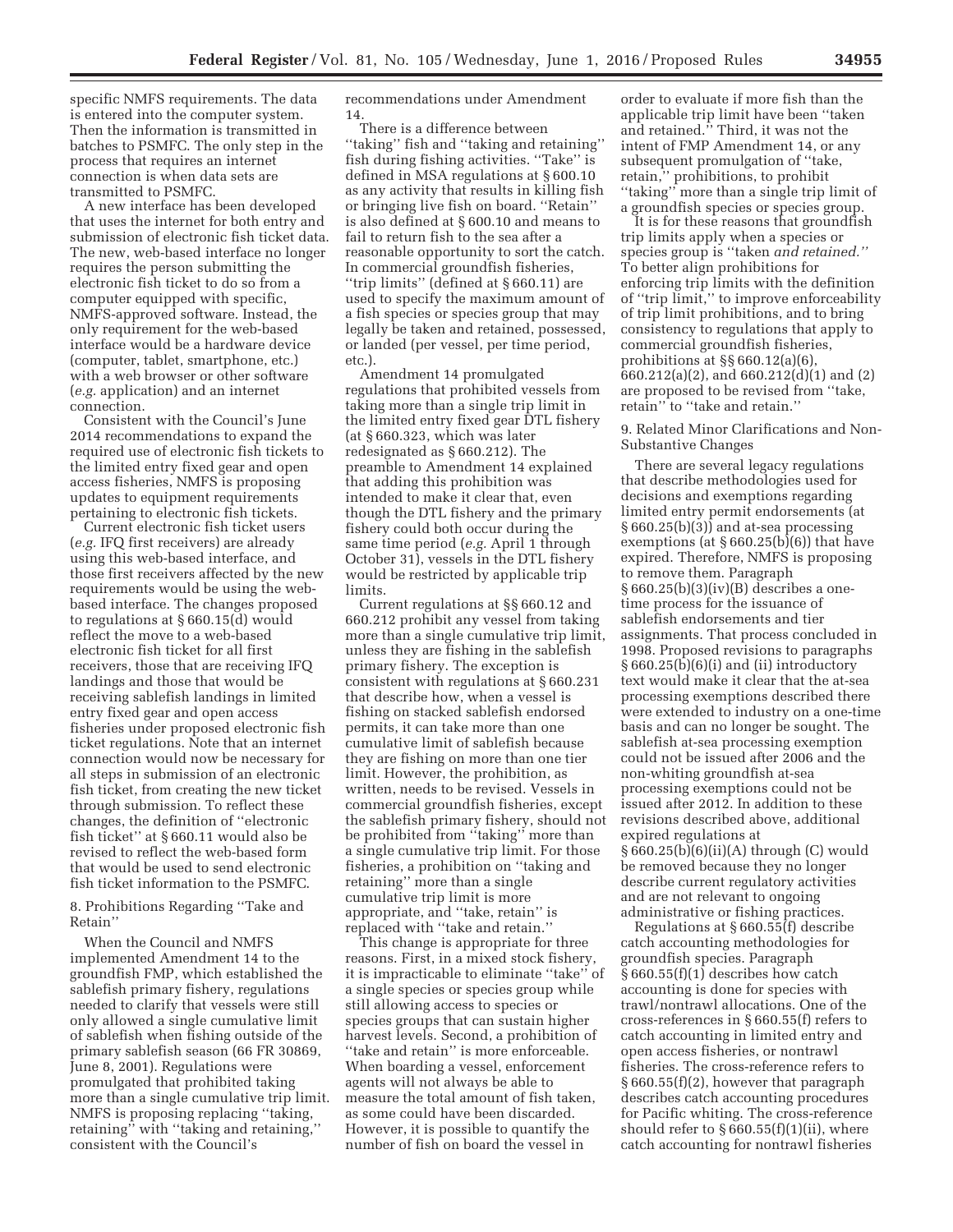is described. Therefore, this rule proposes to revise the cross reference at § 660.55(f) from ''§ 660.55(f)(2)'' to ''§ 660.55(f)(1)(ii).''

In this action, edits are made to regulations at § 660.60(h)(7)(i) and (ii)(A) to clarify that trip limit crossover provisions do not apply to IFQ species for vessels declared into the Shorebased IFQ Program. Those species are managed with IFQ, and therefore trip limit crossover provisions in these paragraphs do not apply.

To improve consistency, this action would also make clarifying edits to regulations at § 660.60(h)(7)(ii)(B)(*1*) and (*2*) to replace the word ''participate'' with the defined term "fish" and to remove redundant text by changing ''. . . in the open access fishery, described at part 660, subpart F, with open access gear . . .'' to ''. . . with open access gear . . .'' Open access gear, as defined at § 660.11, can only be used in the open access fishery. It is redundant to refer to both the open access fishery and open access gear.

The trawl fishery prohibitions at § 660.112(a)(3)(i) make it illegal to intentionally submit false information. By definition, a false statement is an untrue statement knowingly made with the intent to mislead, therefore the term ''intentionally'' in the existing prohibition is unnecessary. This proposed rule revises the prohibition by deleting the word ''intentionally.'' This language is intended to work coincident with regulations that require submission of final and accurate information on electronic fish tickets, and with electronic fish ticket regulations that require errors to data, when found, to be corrected via a revision to the electronic fish ticket.

Regulations for revising electronic fish ticket submissions, at § 660.113(b)(4)(iii), would be modified to clarify that the only way to fix an error in an electronic fish ticket submission is to resubmit a revised electronic fish ticket. In other words, if an error is found in an electronic fish ticket submission, it cannot be remedied by submitting any other record besides an electronic fish ticket. Proposed regulations at § 660.113(b)(4)(iii) change ''may be revised'' via electronic fish ticket to ''must be revised'' via electronic fish ticket.

A clarifying edit is made in paragraph § 660.113 (a)(2) to use the defined term ''date of landing'' consistently throughout the recordkeeping and reporting regulations.

Current regulations at § 660.231 apply to vessels participating in the limited entry fixed gear sablefish primary fishery. However, many of the

regulations that apply to limited entry fixed gear fishing also apply to vessels fishing in the limited entry fixed gear sablefish primary fishery. In this action, clarifying edits would be made to paragraph § 660.231(a) to make this clear. Section 660.231 provides additional details regarding management and prosecution of the limited entry fixed gear sablefish primary fishery, and is intended to be taken in the larger context of regulations that apply to limited entry fixed gear fisheries (limited entry fixed gear fisheries during and outside of the sablefish primary season).

Throughout these proposed revisions to regulations, cross-references would be updated to maintain accuracy given the proposed, substantive changes described in the sections above. Additionally, references to the NMFS ''Northwest'' Region would be changed to NMFS ''West Coast'' Region to reflect an organizational change that occurred in October 2013. References to ''halibut'' would be revised to refer to ''Pacific halibut'' to distinguish it from California halibut. Minor, non-substantive edits would also be made to remove duplicative text or change typographic or grammatical errors.

All of the proposed changes to regulations described in this section are not intended to change the meaning of existing regulations, but rather are intended to reduce duplication, simplify, correct cross-references and make other minor, related changes to bring consistency within groundfish regulations.

### **Classification**

NMFS has made a preliminary determination that the proposed action is consistent with groundfish FMP, the MSA, and other applicable law. There are no relevant federal rules that may duplicate, overlap, or conflict with this action. In making its final determination, NMFS will take into account the complete record, including the data, views, and comments received during the comment period. An environmental assessment (EA) was prepared for this action. The EA includes socio-economic information that was used to prepare the Regulatory Impact Review (RIR) and Initial Regulatory Flexibility Analysis (IRFA). The EA is available for public comment (See **ADDRESSES**) and is available on line at *www.westcoast.fisheries.noaa.gov/ publications/nepa/groundfish/ groundfish*\_*nepa*\_*documents.html.* 

The Office of Management and Budget has determined that this proposed rule is not significant for purposes of Executive Order 12866.

## *Regulatory Flexibility Act*

The Regulatory Flexibility Act (RFA), 5 U.S.C. 603 *et seq.,* requires government agencies to assess the effects that regulatory alternatives would have on small entities, including small businesses, and to determine ways to minimize those effects. When an agency proposes regulations, the RFA requires the agency to prepare and make available for public comment an IRFA, unless the agency can certify that the proposed action would not have a significant economic impact on a substantial number of small entities. The IRFA describes the impact on small businesses, non-profit enterprises, local governments, and other small entities, and is intended to aid the agency in considering all reasonable regulatory alternatives that would minimize the economic impact on affected small entities. After the public comment period, the agency prepares a Final Regulatory Flexibility Analysis (FRFA) that takes into consideration any new information or public comments. A summary of the IRFA for this action is provided below. The reasons why action by the agency is being considered, the objectives and legal basis for this rule are described in previous sections of the preamble, and the reporting and recordkeeping requirements are described in the next section.

Following are descriptions of small entities, as defined by the RFA and the Small Business Administration (SBA).

*Small businesses.* SBA has established guidelines on size criteria for all major industry sectors in the United States, including fish harvesting and fish processing businesses. A business involved in fish harvesting is a small business if it is independently owned and operated and not dominant in its field of operation (including its affiliates) and if it has combined annual receipts, not in excess of \$20.5 million for all its affiliated operations worldwide (See 79 FR 33647, effective July 14, 2014). For marinas and charter/ party boats, a small business now defined as one with annual receipts, not in excess of \$7.5 million. For related fish processing businesses, a small business is one that employs 750 or fewer persons.

*Small organizations.* The RFA defines small organizations as any nonprofit enterprise that is independently owned and operated and is not dominant in its field.

An estimated 99 entities are potentially impacted by this rule, including 77 receivers and up to 22 vessels/permit-holding entities. All of these entities are considered small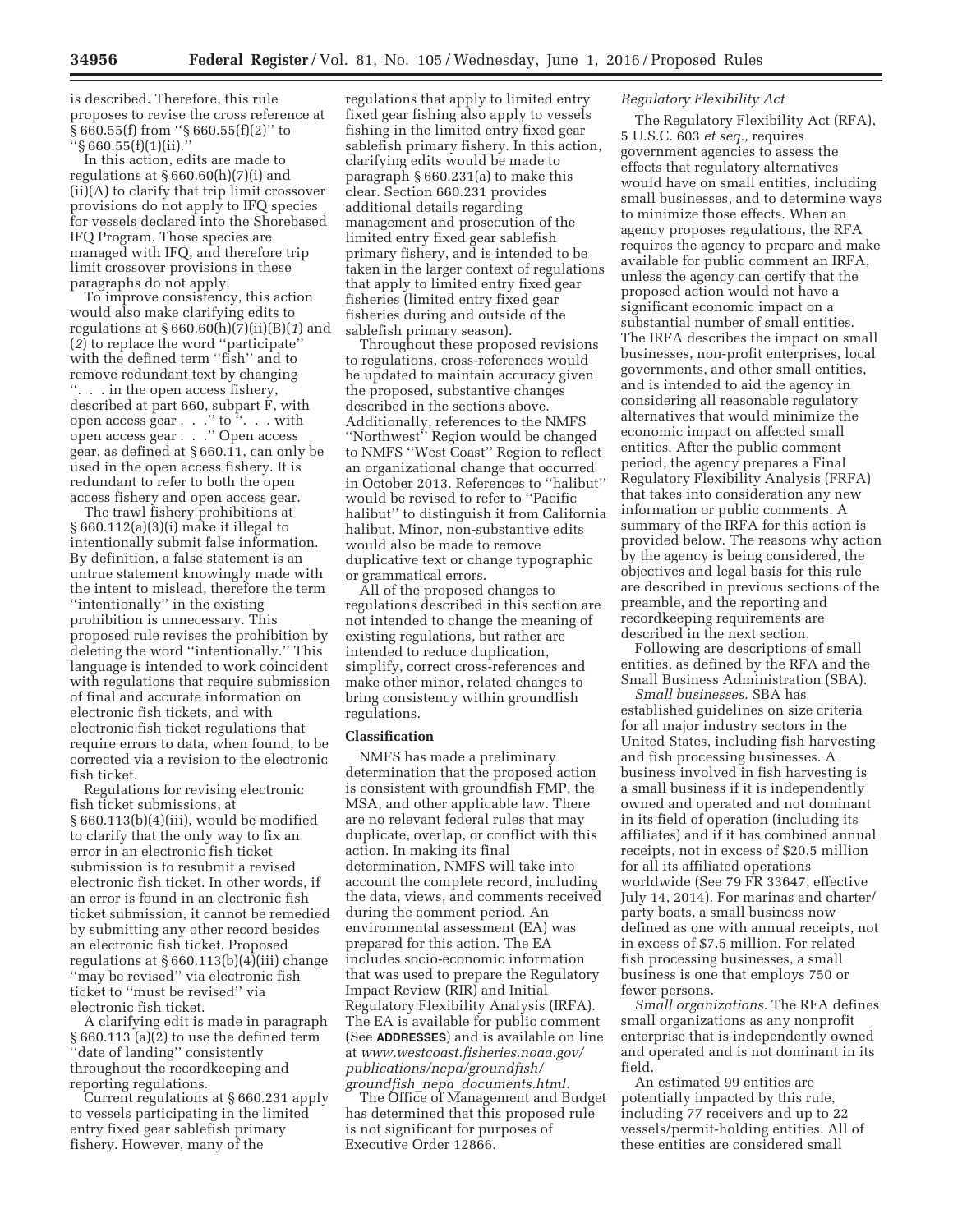according to the SBA guidelines stated above. This rule is not anticipated to have a substantial or significant economic impact on small entities, or to place small entities at a disadvantage to large entities. Nonetheless, NMFS has prepared an IRFA (available as part of the EA described above), which is summarized below. Through the rulemaking process associated with this action, we are requesting comments on this conclusion.

*Description of Small Entities Affected by Proposed Rule Provisions on Electronic Fish Tickets.* An estimated 77 first receivers across the primary and DTL fisheries will be impacted by the electronic fish ticket requirement. These 77 first receivers account for approximately 34 percent of sablefish landings in these fisheries. An additional 23 sablefish first receivers are also IFQ first receivers and already use electronic fish tickets to record shorebased IFQ landings. The 77 first receivers across the primary and DTL fisheries who do not already use electronic fish tickets would be most affected by the action alternatives. Without having employment information for these businesses, NMFS is considering all 77 first receivers to be small entities under the SBA guidelines described above.

*Description of Small Entities Affected by Proposed Rule Provisions on Ownership Limitation (i.e. Own/Hold Control Limit).* This provision is likely to benefit a few individuals who own multiple vessels that operate in both the West Coast sablefish primary fishery and the Alaska sablefish IFQ fishery, and were grandfathered into the Alaska IFQ program. As relatively few businesses meet the SBA criteria for small enterprises, this provision of the proposed rule is not expected to impact a substantial number of small entities. At most, the 13 vessels that hold permits to fish in both the Alaska IFQ program and the West Coast sablefish primary fishery would qualify for the exemption.

*Description of Small Entities Affected by Proposed Rule Provisions on Joint Registration.* Since 2011, a total of 20 vessels have been registered to both trawl and fixed gear permits in a single year. Of these, 16 vessels would qualify as a small business under the SBA criteria described above. The permits associated with large entities were participating in a temporary research program. These 16 vessels are likely to benefit from the flexibility offered by joint registration. In 2015, the last year with complete data, nine vessels registered to both trawl and fixed gear permits within the year, and all of these

reported being small businesses. These nine vessels are the most likely to realize immediate benefits from the updated rule.

*Alternatives for Electronic Fish Tickets.* NMFS considered four alternatives, including No Action, for electronic fish tickets. The No Action alternative (Alternative 1) would maintain current reporting state fish ticket reporting systems. Each of Alternatives 2 through 4 would implement a federal requirement that first receivers of non-trawl commercial sablefish landings to U.S. West Coast ports record landings on an electronic fish ticket. The action alternatives differ from each other only in the fleets that they address. Alternative 2 would affect participants in the limited entry fixed gear sablefish primary fishery only. Alternative 3 would expand upon Alternative 2 to add participants in the limited entry fixed gear DTL fishery. Lastly, Alternative 4 would expand upon Alternative 3 to add participants in the open access DTL sablefish fishery. All alternative actions except for Alternative 1 (No Action) will result in some expenses as a result of new reporting requirements. NMFS assumed that all of the affected small businesses already have access to a technically suitable computer to submit the electronic fish tickets. However, if a business did not currently own a computer, it would incur additional costs for the initial investment in a computer and for a small monthly fee for an Internet connection. This requirement will likely result in increased administrative expenses with a longer submission time in those instances where first receivers must submit both State and Federal fish tickets. First receivers in the trawl program reported an hourly wage of \$33.68 for non-production employees in 2012 (Economic Data Collection Program First Receiver and Shorebased Processor Report, 2009–2012). Assuming non-IFQ receivers pay a similar wage to non-production employees, and using the burden-hour estimate included in the *Paperwork Reduction Act* section below, Alternative 2 is estimated to result in an additional annual expense of about \$2,500 for all processors combined, Alternative 3 would cost \$10,000 in total, and Alternative 4 (preferred alternative) would cost the sector \$20,000 or about an additional \$4 per fish ticket.

*Alternatives for Ownership Limitation (i.e. Own/Hold Control Limit).* NMFS considered three alternatives, including No Action (Alternative 1), with regards to ownership limitation changes.

Alternatives 2a and 2b would result in a permit only being counted against the ownership limitation if a certain percentage of the vessel registered to that permit was owned. The two subalternatives vary by percentage of ownership: 20 percent and 30 percent for Alternatives 2a and 2b, respectively. Alternative 3 would result in permits counting as they do under No Action unless an exemption was applied for and granted by NMFS. There may be an opportunity for larger operations that were constrained by the three-permit limit to consolidate more harvest privileges by either acquiring Pacific coast limited entry fixed gear permits or by hiring out to west coast and Alaska participants to harvest Alaska IFQ. The degree of the current constraint, and consequently the opportunity provided by the alternative actions, is modest for the fleet as a whole, but this benefit may be important to some individuals.

*Alternatives for Joint Registration.*  NMFS considered three alternatives, including No Action (Alternative 1), relative to joint registration. Alternative 2 would allow a single trawl permit and up to three limited entry fixed gear permits to be registered to a vessel simultaneously. Alternative 3 would allow the same permit registration options as Alternative 2, but would have additional requirements relative to declarations and at-sea processing. In 2014, the last year for which economic data are available, the average net revenue per day was \$4,815 for the eight vessels fishing with fixed gear in the trawl fishery that were also registered to a fixed-gear endorsed permit that year. The average net revenue per day in the fixed gear-endorsed fishery was \$4,686 (per data provided by the Economic Data Collection Program on March 23, 2016). Vessels had lower variable costs per day while participating in the fixed gear fishery compared with the trawl fishery.

Vessels that either own or lease both fixed gear and trawl permits may realize increased operational efficiency with joint registration, particularly with respect to the 100% observer coverage required when fishing under the trawl permit. Participants have indicated that they would take advantage of the alternative fishing opportunities afforded by this provision when scheduling trips on occasions that observers are unavailable for fishing under their trawl permit. If an observer wasn't available or had to cancel, the vessel could choose the alternative of declaring into the fixed gear endorsed fishery, and would not need to forgo the trip. Joint registration would additionally provide a minor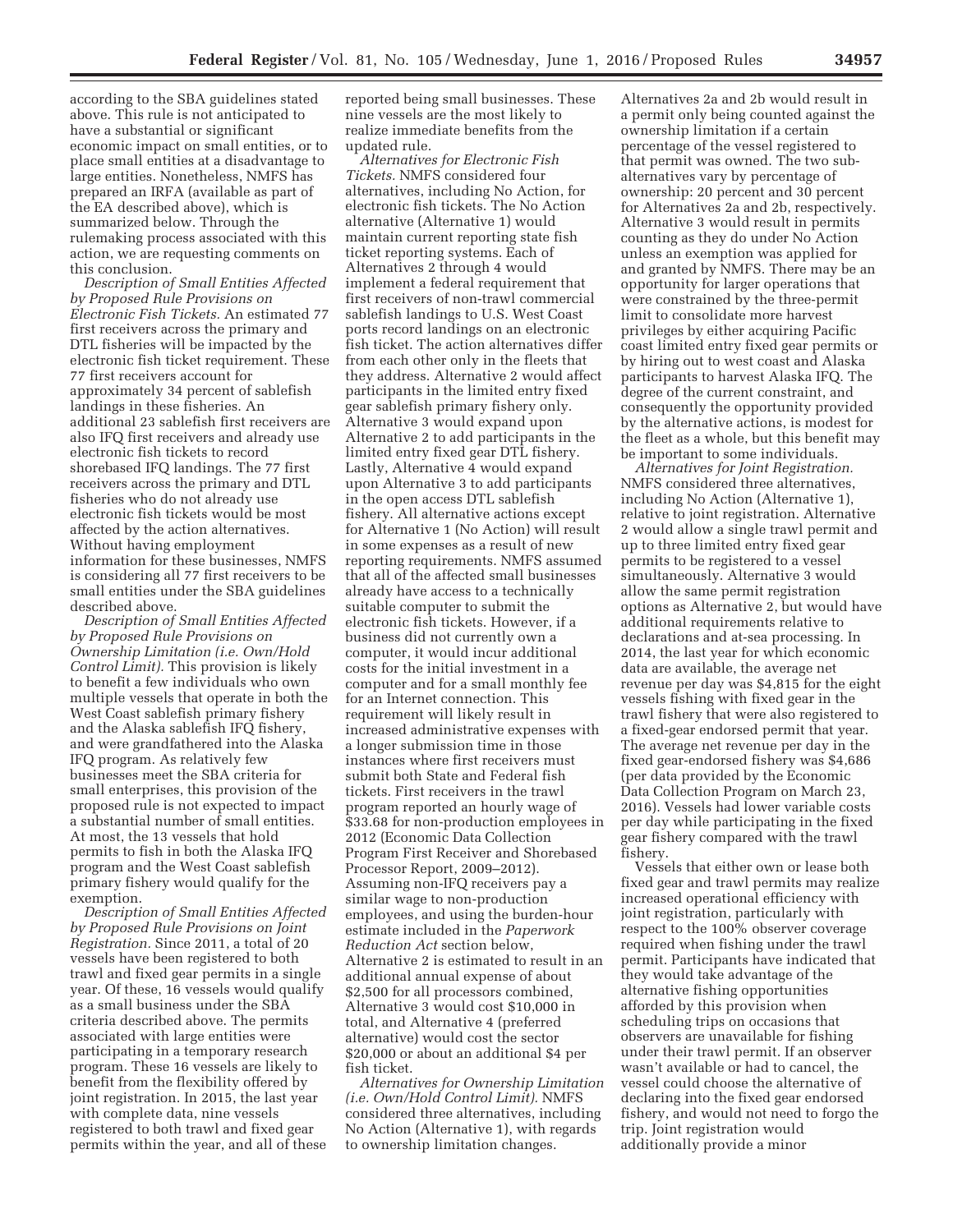administrative convenience to the vessels that own or have multi-year leased permits. These operators, who currently must complete and submit multiple transfer forms throughout the year (typically three), would no longer be required to submit any paperwork related to permit transfers.

*Rejected Sub-Options for Alternatives 2 through 4 for Electronic Fish Tickets.*  While discussing the options for electronic fish tickets, the Council considered a sub-option for each of the action alternatives (Alternatives 2 through 4). Under the sub-option, sablefish deliveries would be recorded on state paper fish tickets, rather than on federal electronic fish tickets. NMFS would implement a federal requirement that sablefish landings, and the federal groundfish permit number associated with the landings, be recorded on state paper fish tickets. Although this suboption would cause the least disruption to the existing landings process, adding new requirements to the state paper fish ticket system would fail to address the purpose and need for this action. This slight alteration in the process would not improve the timeliness of catch accounting or enforcement capabilities in the fishery.

Adding new requirements to the state paper fish ticket system would also cause several logistical challenges in managing the sablefish fishery: (1) Sablefish landings data would not be uploaded into the Pacific Fisheries Information Network (PacFIN) database at a faster than current rate, (2) there would continue to be a lag time of several months between when the landings occur and when the data are available, and (3) further augmenting paper fish ticket recording requirements would be disruptive to state data collection and management practices. Therefore, this sub-option has been considered, but rejected from further analysis.

In addition, the action alternatives originally included language regarding how the catch data recorded on the electronic tickets would be used, specifically stating, ''That tier permits be loaded into the IFQ Vessel Account System with deductions made as appropriate when a tier delivery is made and recorded on the E Fish Ticket.'' The Council determined that this language was overly restrictive, and that it was premature to discuss implementations issues such as the details of how the data would be processed and made available to end users. Therefore, the use of this language in the action alternatives has been considered, but rejected from further analysis.

*Rejected Sub-Options for Alternatives 2 through 4 for Ownership Limitation (i.e. Own/Hold Control Limit).* The Council also discussed other action alternatives to address issues regarding the own/hold control rule. The first action alternative that was considered but rejected would have maintained a three permit limit for the own/hold control rule. However, control would be calculated on percentage ownership of permits and vessels. Total ownership (including for first and second generation owners) would be limited to a total of 300 percent. The intent of this action alternative would have been to limit the total ownership to three permits, which is the same as the No Action alternative.

The Council also considered increasing the own/hold control limit to six permits. Any percentage ownership would have counted as one permit. The Council also looked at leaving the own/ hold control limit at three, but capping the number of tier permits an entity may register to a vessel at three permits, and capping the number of limited entry fixed gear tier vessels an entity can own at three. These changes would have effectively increased the maximum own/hold control limit to 12 permits, because an entity could own three permits and have partial or total ownership of three vessels, each of which are registered to three different permits owned by others. Finally, the Council considered an action alternative that would leave the own/hold control limit at three permits, but with the calculation based only on ownership of permits. Holding or leasing a permit or ownership in the vessel would not have counted toward the three permit limit. A person could have owned three permits and held any number of additional permits by registering the vessel(s) they own to permits owned or leased by other persons.

The Council considered but rejected these action alternatives for the own/ hold control rule from further analysis, because the Council found that these alternatives were administratively burdensome to implement and track. The Council found that some of these alternatives weakened the own/hold control limit beyond what was needed to address the purpose and need. If implemented, these alternatives could undermine the purpose of having own/ hold control limits in place, namely to maintain the owner operator nature of the fleet.

*Rejected Sub-Options for Alternatives 2 through 4 for Joint Registration.*  Another alternative that was considered to address the issues with joint registration was to increase the number

of transfers allowed per year. Currently, vessels are only allowed to transfer permits once per year. This alternative would increase a vessel's flexibility to move between the LE trawl and fixed gear fishery, and it would also allow more flexibility for vessels to move between the LE and OA fisheries, reducing the wall between these sectors. However, such a provision would increase administrative costs and provide less flexibility for the fleet than offered by the other action alternatives, because the cap on the number of transfers allowed per year would remain in place. Therefore, this alternative was considered but rejected from further analysis.

*Impacts to Small Businesses from Actions 4–9.* Except for electronic fish tickets, own/hold control limit and joint registration, the actions described above in sections 4–9 of this proposed rule are largely administrative and, if adopted, would not impact any of the small entities identified as potentially being affected by the first three major actions in this proposed rule. Changes associated with actions 4–9 would make small modifications and clarifications to existing requirements, maintain existing requirements in light of changes related to joint registration, and simplify equipment requirements. Thus, these measures would not have a significant economic impact on a substantial number of the small entities described in this document.

### *Paperwork Reduction Act*

This proposed rule contains a collection-of-information requirement subject to review and approval by OMB under the Paperwork Reduction Act (PRA). This requirement has been submitted to OMB for under the following control numbers:

## OMB Control Number 0648–XXX. Electronic Fish Tickets

Public reporting burden is estimated to average 10 minutes per response (landing) for first receivers in Washington and California, and two minutes per response (landing) for first receivers in Oregon. The total annual burden estimate for all first receivers in Washington is 87 hours, in California is 543 hours, and in Oregon is 36 hours. Public reporting burden includes the time for reviewing instructions, accessing the web-based platform, gathering the data needed, and completing and reviewing the collection of information.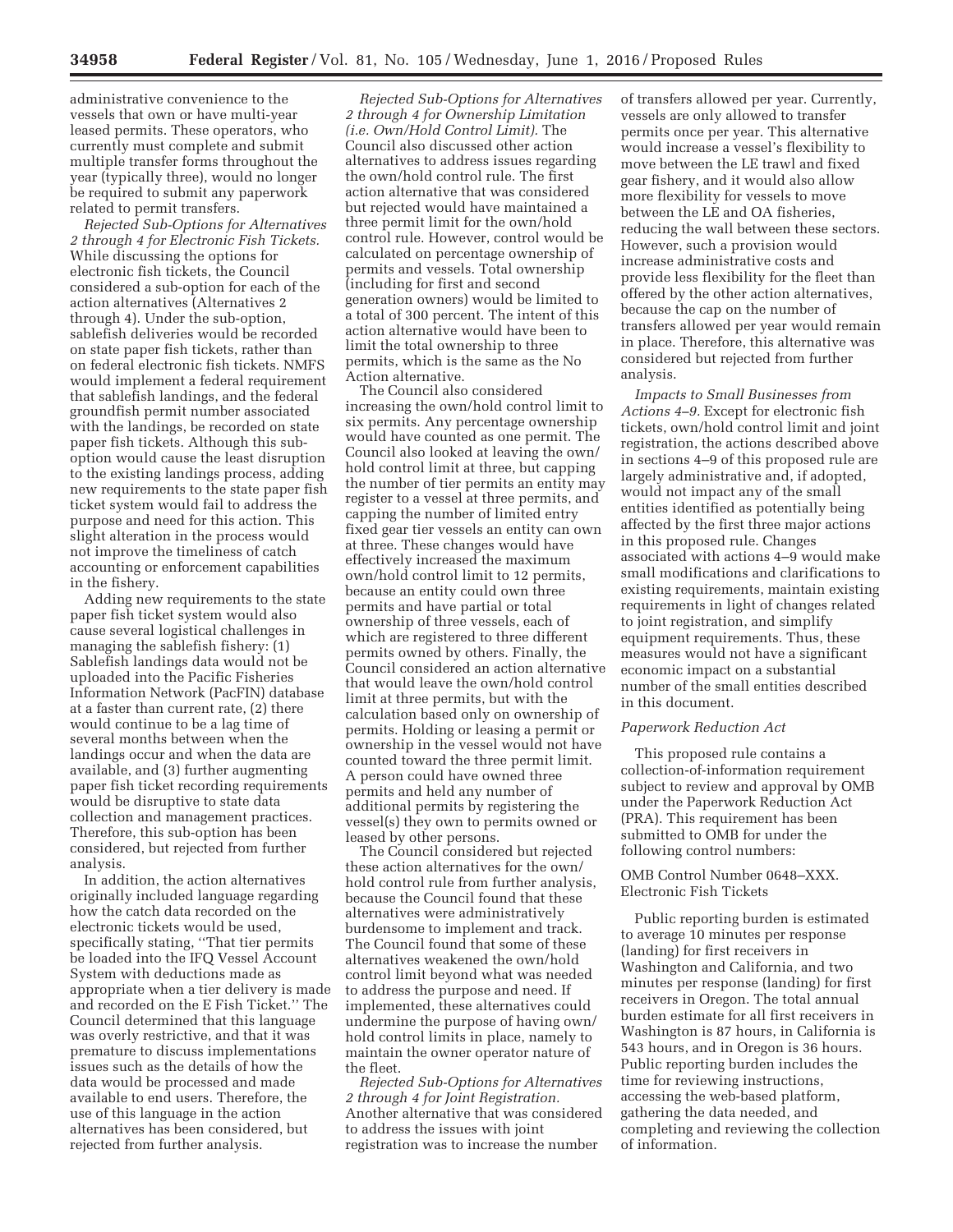OMB Control Number 0648–XXX. Ownership Limitation Exemption

Public reporting burden for this collection of information is estimated to average 45 minutes per response, including the time for reviewing the instructions, searching existing data sources, gathering and maintaining the data needed, and completing and reviewing the collection of information.

Public comment is sought regarding whether this proposed collection of information is necessary for the proper performance of the functions of the agency, including whether the information shall have practical utility; the accuracy of the burden estimate; ways to enhance the quality, utility, and clarity of the information to be collected; and ways to minimize the burden of the collection of information, including through the use of automated collection techniques or other forms of information technology. Send comments on these or any other aspects of the collection of information to West Coast Region at the **ADDRESSES** above, and by email to *OIRA*\_*Submission@ omb.eop.gov* or fax to (202) 395–7285.

Notwithstanding any other provision of the law, no person is required to respond to, and no person shall be subject to penalty for failure to comply with, a collection of information subject to the requirements of the PRA, unless that collection of information displays a currently valid OMB control number.

#### **List of Subjects in 50 CFR Part 660**

Fisheries, Fishing, and Indian fisheries.

Dated: May 25, 2016.

# **Samuel D. Rauch III,**

*Deputy Assistant Administrator for Regulatory Programs, National Marine Fisheries Service.* 

For the reasons set out in the preamble, 50 CFR part 660 is proposed to be amended as follows:

## **PART 660—FISHERIES OFF WEST COAST STATES**

■ 1. The authority citation for part 660 continues to read as follows:

**Authority:** 16 U.S.C. 1801 *et seq.,* 16 U.S.C. 773 *et seq.,* and 16 U.S.C. 7001 *et seq.* 

■ 2. In § 660.11:

■ a. Revise the definitions for ''Base permit'' and ''Electronic fish ticket''; ■ b. Add in alphabetical order the definition for ''Joint registration''; ■ c. Remove the definition for

''Stacking''; and

■ b. Add in alphabetical order the definition for ''Stacking or stacked''

The revisions and additions read as follows:

## **§ 660.11 General definitions.**

\* \* \* \* \* *Base permit* means a sablefishendorsed limited entry permit described at § 660.25(b)(3)(i), subpart C, registered for use with a vessel that meets the permit length endorsement requirements appropriate to that vessel, as described at § 660.25(b)(3)(iii), subpart C.

\* \* \* \* \* *Electronic fish ticket* means a webbased form that is used to send landing data to the Pacific States Marine Fisheries Commission. Electronic fish tickets are used to collect information similar to the information required in state fish receiving tickets or landing receipts, but do not replace or change any state requirements.

\* \* \* \* \* *Joint registration* or jointly registered means simultaneously registering both trawl-endorsed and longline or trap/potendorsed limited entry permits for use with a single vessel in one of the configurations described at  $§ 660.25(b)(4)(iv).$ 

\* \* \* \* \* *Stacking or stacked* means registering more than one sablefish-endorsed limited entry permit for use with a single vessel (See § 660.25(b)(4)(iii), subpart C).

\* \* \* \* \*  $\blacksquare$  3. In § 660.12, revise paragraph (a)(6) to read as follows:

#### **§ 660.12 General groundfish prohibitions.**

\* \* \* \* \* (a) \* \* \* (6) Take and retain, possess, or land more than a single cumulative limit of a particular species, per vessel, per applicable cumulative limit period, except for sablefish taken in the primary limited entry, fixed gear sablefish season from a vessel authorized to fish in that season, as described at § 660.231, subpart E.

\* \* \* \* \*  $\blacksquare$  4. In § 660.13, revise paragraph (d) introductory text, and paragraphs (d)(5)(ii) and (iii), and (d)(5)(iv)(A)(*24*) to read as follows:

## **§ 660.13 Recordkeeping and reporting.**

\* \* \* \* \*

(d) *Declaration reporting requirements*—When the operator of a vessel registers a VMS unit with NMFS OLE, the vessel operator must provide NMFS with a declaration report as specified at paragraph (d)(5)(iv) of this section. The operator of any vessel that has already registered a VMS unit with NMFS OLE but has not yet made a declaration, as specified at paragraph

(d)(5)(iv) of this section, must provide NMFS with a declaration report upon request from NMFS OLE.

 $(5) * * * *$ 

(ii) A declaration report will be valid until another declaration report revising the existing gear or fishery declaration is received by NMFS OLE. The vessel operator must send a new declaration report before leaving port on a trip that meets one of the following criteria:

(A) A gear type that is different from the gear type most recently declared for the vessel will be used, or

(B) A vessel will fish in a fishery other than the fishery most recently declared.

(iii) During the period of time that a vessel has a valid declaration report on file with NMFS OLE, it cannot fish with a gear other than a gear type declared by the vessel or fish in a fishery other than the fishery most recently declared.

 $(iv) * * * *$  $(A) * * * *$ 

(*24*) Other, or

\* \* \* \* \*  $\blacksquare$  5. In § 660.15, revise paragraphs (a) and (d) to read as follows:

## **§ 660.15 Equipment requirements.**

(a) *Applicability.* This section contains the equipment and operational requirements for scales used to weigh catch at sea, scales used to weigh catch at IFQ first receivers, hardware and software for electronic fish tickets, and computer hardware for electronic logbook software. Unless otherwise specified by regulation, the operator or manager must retain, for 3 years, a copy of all records described in this section and make the records available upon request to NMFS staff or an authorized officer.

\* \* \* \* \* (d) *Electronic fish tickets.* First receivers are required to meet the hardware and software requirements below.

(1) *Hardware and software requirements.* A personal computer system, tablet, mobile device, or other device that has software (*e.g.* web browser) capable of submitting information over the Internet, such that submission to Pacific States Marine Fisheries Commission can be executed effectively.

(2) *Internet access.* The first receiver is responsible for maintaining Internet access sufficient to access the web-based interface and submit completed electronic fish ticket forms.

(3) *Maintenance.* The first receiver is responsible for ensuring that all hardware and software required under this subsection are fully operational and functional whenever they receive,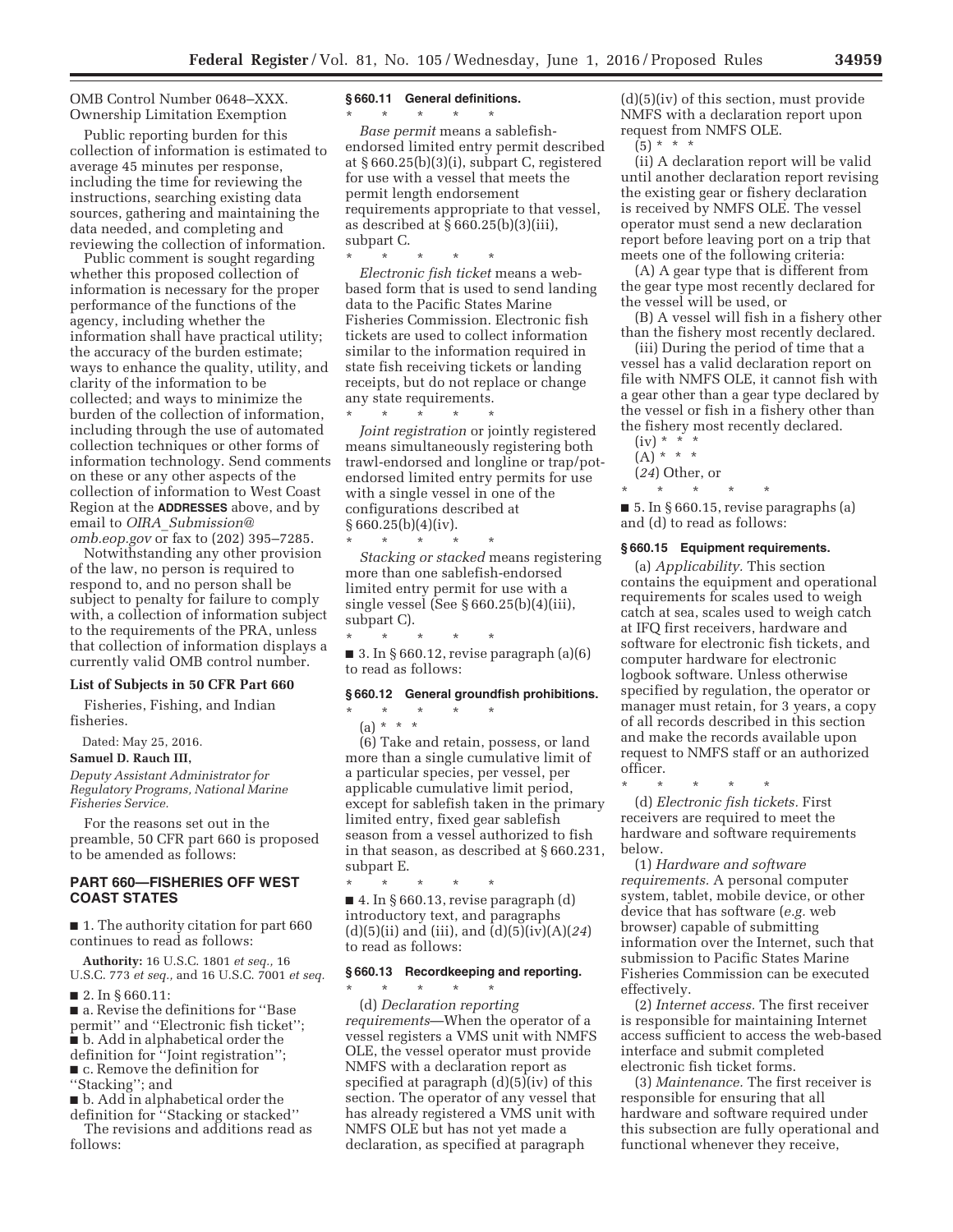purchase, or take custody, control, or possession of groundfish species for which an electronic fish ticket is required. ''Functional'' means that the software requirements and minimum hardware requirements described at paragraphs (d)(1) and (2) of this section are met and submission to Pacific States Marine Fisheries Commission can be executed effectively by the equipment.

(4) *Improving data quality.* Vessel owners and operators, first receivers, or shoreside processor owners, or managers may contact NMFS to request assistance in improving data quality and resolving issues. Requests may be submitted to: Attn: Electronic Fish Ticket Monitoring, National Marine Fisheries Service, West Coast Region, Sustainable Fisheries Division, 7600 Sand Point Way, NE., Seattle, WA 98115.

■ 6. In § 660.25:

 $\blacksquare$  a. Revise paragraph (b)(1)(v);

 $\blacksquare$  b. Remove paragraph (b)(3)(iv)(B);

■ c. Redesignate paragraph (b)(3)(iv)(C) as  $(b)(3)(iv)(B);$ 

■ d. Revise newly redesignated paragraphs (b)(3)(iv)(B)(*3*) and (*4*);  $\blacksquare$  e. Add a new paragraph (b)(3)(iv)(C);

 $\blacksquare$  f. Revise paragraphs  $(b)(3)(v)$ ,  $(b)(4)$ introductory text, (b)(4)(i)(D), and (b)(4)(iii);

■ g. Redesignate paragraphs (b)(4)(iv) through  $(b)(4)(ix)$  as  $(b)(4)(v)$  through  $(h)(4)(x)$ :

 $\blacksquare$  h. Add a new paragraph (b)(4)(iv); ■ i. Revise newly redesignated

paragraphs  $(b)(4)(v)(A)$  and  $(B)$ ,

 $(b)(4)(vi)(A)$  and  $(B)$ , and  $(b)(4)(vii)(A);$ and

 $\blacksquare$  j. Revise paragraph (b)(6).

The revisions and additions read as follows:

#### **§ 660.25 Permits.**

\* \* \* \* \*

(b) \* \* \*

- $(1)^*$  \* \* \*
- (v) *Initial administrative*

*determination (IAD).* SFD will make a determination regarding permit endorsements, renewal, replacement, change in permit ownership and change in vessel registration. SFD will notify the permit owner in writing with an explanation of any determination to deny a permit endorsement, renewal, replacement, change in permit ownership or change in vessel registration. The SFD will decline to act on an application for permit endorsement, renewal, replacement, or change in registration of a limited entry permit if the permit is subject to sanction provisions of the Magnuson-Stevens Act at 16 U.S.C. 1858(a) and implementing regulations at 15 CFR part 904, subpart D, apply.

\* \* \* \* \*

 $(3) * * * *$ 

(iv) \* \* \*

(B) \* \* \*

(*3*) A partnership or corporation will lose the exemptions provided in paragraphs (b)(3)(iv)(B)(*1*) and (*2*) of this section on the effective date of any change in the corporation or partnership from that which existed on November 1, 2000. A ''change'' in the partnership or corporation is defined at § 660.11. A change in the partnership or corporation must be reported to SFD within 15 calendar days of the addition of a new shareholder or partner.

(*4*) Any partnership or corporation with any ownership interest in a limited entry permit with a sablefish endorsement or in the vessel registered to the permit shall document the extent of that ownership interest with NMFS via the Identification of Ownership Interest Form sent to the permit owner through the annual permit renewal process and whenever a change in permit owner, vessel owner, and/or vessel registration occurs as described at paragraph  $(b)(4)(v)$  and  $(vi)$  of this section. NMFS will not renew a sablefish-endorsed limited entry permit through the annual renewal process described at paragraph (b)(4)(i) of this section, or approve a change in permit owner, vessel owner, and/or vessel registration unless the Identification of Ownership Interest Form has been completed. Further, if NMFS discovers through review of the Identification of Ownership Interest Form that an individual person, partnership, or corporation owns or holds more than 3 permits and is not authorized to do so under paragraph (b)(3)(iv)(B)(*2*) of this section, the individual person, partnership or corporation will be notified and the permits owned or held by that individual person, partnership, or corporation will be void and reissued with the vessel status as ''unidentified'' until the permit owner owns and/or holds a quantity of permits appropriate to the restrictions and requirements described in paragraph (b)(3)(iv)(B)(*2*) of this section. If NMFS discovers through review of the Identification of Ownership Interest Form that a partnership or corporation has had a change in membership since November 1, 2000, as described in paragraph (b)(3)(iv)(B)(*3*) of this section, the partnership or corporation will be notified, NMFS will void any existing permits, and reissue any permits owned and/or held by that partnership or corporation in ''unidentified'' status with respect to vessel registration until the partnership or corporation is able to register ownership of those permits to persons authorized under this section to

own sablefish-endorsed limited entry permits.

\* \* \* \* \* (C) *Ownership limitation exemption.*  As described in (b)(3)(iv)(B) of this section, no individual person, partnership, or corporation in combination may own and/or hold more than three sablefish-endorsed permits. A vessel owner that meets the qualifying criteria described in paragraph  $(b)(3)(iv)(C)(1)$  of this section may request an exemption from the

ownership limitation. (*1*) *Qualifying criteria.* The three qualifying criteria for an ownership limitation exemption are: the vessel owner currently has no more than 20 percent ownership interest in a vessel registered to the sablefish endorsed permit, the vessel owner currently has ownership interest in Alaska sablefish individual fishing quota, and the vessel has fished in the past 12-month period in both the West Coast groundfish limited entry fixed gear fishery and the Sablefish IFQ Program in Alaska. The best evidence of a vessel owner having met these qualifying criteria will be state fish tickets or landings receipts from the West Coast states and Alaska. The qualifying vessel owner may seek an ownership limitation exemption for sablefish endorsed permits registered to no more than two vessels.

(*2*) *Application and issuance process for an ownership limitation exemption.*  The SFD will make the qualifying criteria and application instructions available online at *www.westcoast.fisheries.noaa.gov/ fisheries/groundfish/index.html.* A vessel owner who believes that they may qualify for the ownership limitation exemption must submit evidence with their application showing how their vessel has met the qualifying criteria described at paragraph (b)(3)(iv)(C)(*1*) of this section. The vessel owner must also submit a Sablefish Permit Ownership Limitation Exemption Identification of Ownership Interest form that includes disclosure of percentage of ownership in the vessel and disclosure of individual shareholders in any entity. Paragraph (i) of this section sets out the relevant evidentiary standards and burden of proof. Applications may be submitted at any time to NMFS at: NMFS West Coast Region, Sustainable Fisheries Division, ATTN: Fisheries Permit Office— Sablefish Ownership Limitation Exemption, 7600 Sand Point Way NE., Seattle, WA 98115. After receipt of a complete application, the SFD will issue an IAD in writing to the applicant determining whether the applicant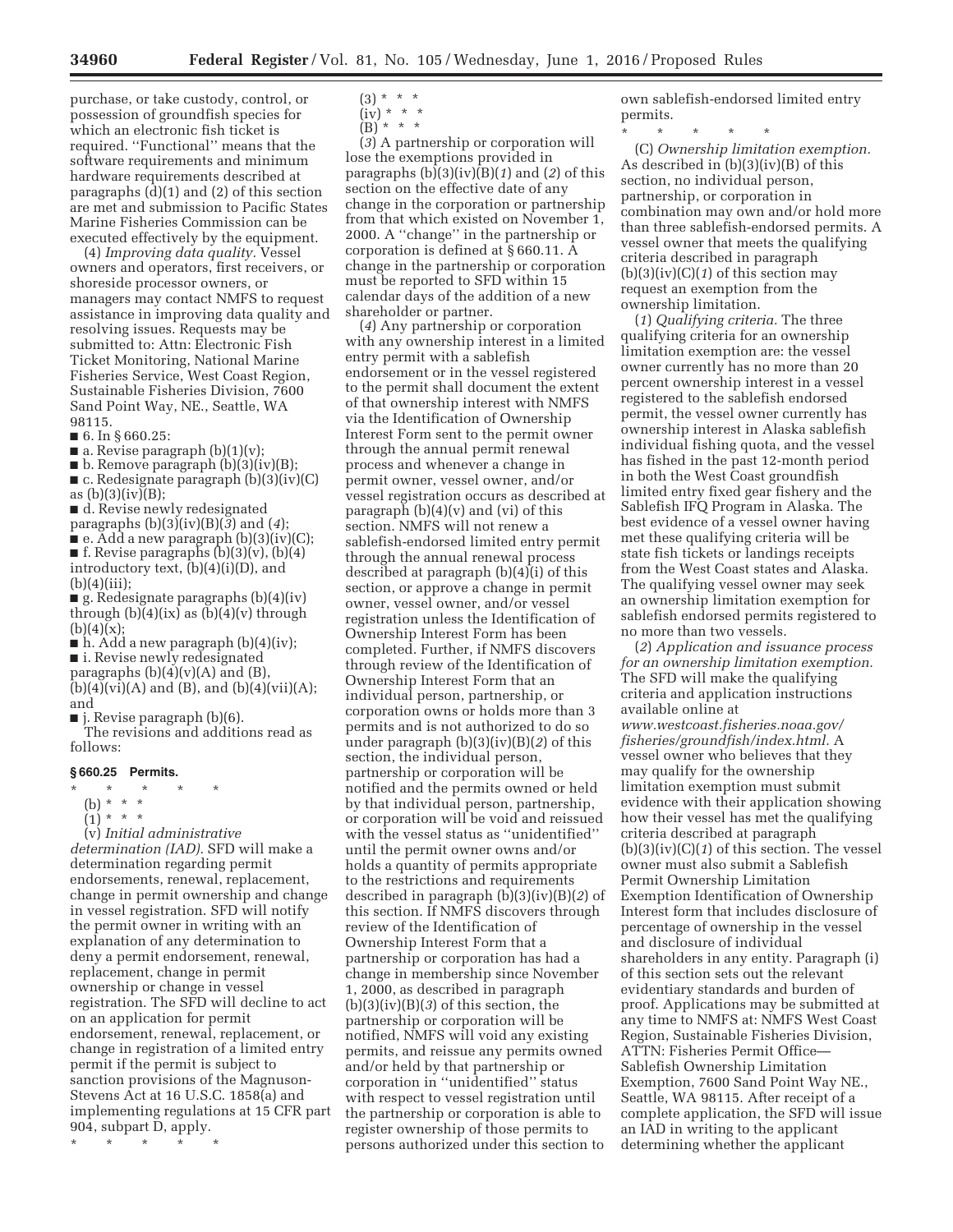qualifies for the exemption. If an applicant chooses to file an appeal of the IAD, the applicant must follow the appeals process outlined at paragraph (g) of this section and, for the timing of the appeals, at paragraph (g)(4)(ii) of this section.

(*3*) *Exemption status.* If at any time a change occurs relative to the qualifying criteria described at paragraph (b)(3)(iv)(C)(*1*), the vessel owner to whom the ownership limitation exemption applies must notify NMFS within 30 calendar days. If such changes mean the vessel owner no longer meets the qualifying criteria, the ownership limitation exemption becomes automatically null and void 30 calendar days after the date the vessel owner no longer meets the qualifying criteria. At any time, NMFS may request that the vessel owner submit a new exemption application. If NMFS at any time finds the vessel owner no longer meets the qualifying criteria described at paragraph (b)(3)(iv)(C)(*1*) of this section NMFS will issue an IAD, which may be appealed, as described at paragraph (g) of this section.

(*v*) *MS/CV endorsement.* An MS/CV endorsement on a trawl limited entry permit conveys a conditional privilege that allows a vessel registered to it to fish in either the coop or non-coop fishery in the MS Coop Program described at § 660.150, subpart D. The provisions for the MS/CV-endorsed limited entry permit, including eligibility, renewal, change of permit ownership, vessel registration, combinations, accumulation limits, fees, and appeals are described at § 660.150. Each MS/CV endorsement has an associated catch history assignment (CHA) that is permanently linked as originally issued by NMFS and which cannot be divided or registered separately to another limited entry trawl permit. Regulations detailing this process and MS/CV-endorsed permit combinations are outlined in § 660.150(g)(2), subpart D.

\* \* \* \* \*

(4) *Limited entry permit actions* renewal, combination, stacking, joint registration, change of permit owner or vessel owner, and change in vessel registration—

 $(i) * * * *$ 

(D) Limited entry permits with sablefish endorsements, as described at paragraph (b)(3)(iv) of this section, will not be renewed until SFD has received complete documentation of permit ownership as required under paragraph (b)(3)(iv)(B)(*4*) of this section.

\* \* \* \* \*

(iii) *Stacking limited entry permits.*  ''Stacking'' limited entry permits, as defined at § 660.11, refers to the practice of registering more than one sablefishendorsed permit for use with a single vessel. Only limited entry permits with sablefish endorsements may be stacked. Up to 3 limited entry permits with sablefish endorsements may be registered for use with a single vessel during the primary sablefish season described at § 660.231, subpart E. Privileges, responsibilities, and restrictions associated with stacking permits to fish in the sablefish primary fishery are described at § 660.231, subpart E and at paragraph (b)(3)(iv) of this section.

(iv) *Joint registration of limited entry permits*—(A) *General.* ''Joint registration'' of limited entry permits, as defined at § 660.11, is the practice of simultaneously registering both trawlendorsed and longline or trap/potendorsed limited entry permits for use with a single vessel.

(B) *Restrictions.* Subject to vessel size endorsements in paragraph (b)(3)(iii), any limited entry permit with a trawl endorsement and any limited entry permit with a longline or trap/pot endorsement may be jointly registered for use with a single vessel but only in one of the following configurations:

(*1*) a single trawl-endorsed limited entry permit and one, two or three sablefish-endorsed fixed gear (longline and/or fishpot endorsed) limited entry permits; or

(*2*) a single trawl-endorsed limited entry permit and one longline-endorsed limited entry permit for use with a single vessel.

 $(v) * * * *$ 

(A) *General.* Change in permit owner and/or vessel owner applications must be submitted to NMFS with the appropriate documentation described at paragraphs (b)(4)(viii) and (ix) of this section. The permit owner may convey the limited entry permit to a different person. The new permit owner will not be authorized to use the permit until the change in permit owner has been registered with and approved by NMFS. NMFS will not approve a change in permit owner for a limited entry permit with a sablefish endorsement that does not meet the ownership requirements for such permit described at paragraph (b)(3)(iv)(B) of this section. NMFS will not approve a change in permit owner for a limited entry permit with an MS/ CV endorsement or an MS permit that does not meet the ownership requirements for such permit described at § 660.150(g)(3), and § 660.150(f)(3), respectively. NMFS considers the following as a change in permit owner

that would require registering with and approval by NMFS, including but not limited to: Selling the permit to another individual or entity; adding an individual or entity to the legal name on the permit; or removing an individual or entity from the legal name on the permit. A change in vessel owner includes any changes to the name(s) of any or all vessel owners, as registered with USCG or a state. The new owner(s) of a vessel registered to a limited entry permit must report any change in vessel ownership to NMFS within 30 calendar days after such change has been registered with the USCG or a state licensing agency.

(B) *Effective date.* The change in permit ownership or change in the vessel holding the permit will be effective on the day the change is approved by NMFS, unless there is a concurrent change in the vessel registered to the permit. Requirements for changing the vessel registered to the permit are described at paragraph (b)(4)(vi) of this section.

\* \* \* \* \*

 $(vi) * * * *$ 

(A) *General.* A permit may not be used with any vessel other than the vessel registered to that permit. For purposes of this section, a permit change in vessel registration occurs when, through SFD, a permit owner registers a limited entry permit for use with a new vessel. Permit change in vessel registration applications must be submitted to SFD with the appropriate documentation described at paragraph (b)(4)(viii) of this section. Upon receipt of a complete application, and following review and approval of the application, the SFD will reissue the permit registered to the new vessel. Applications to change vessel registration on limited entry permits with sablefish endorsements will not be approved until SFD has received complete documentation of permit ownership as described at paragraph  $(b)(3)(iv)(B)(4)$  and as required under paragraph (b)(4)(viii) of this section. Applications to change vessel registration on limited entry permits with trawl endorsements or MS permits will not be approved until SFD has received complete EDC forms as required under § 660.114, subpart D.

(B) *Application.* Change in vessel registration applications must be submitted to NMFS with the appropriate documentation described at paragraphs (b)(4)(viii) and (ix) of this section. At a minimum, a permit owner seeking to change vessel registration of a limited entry permit shall submit to NMFS a signed application form and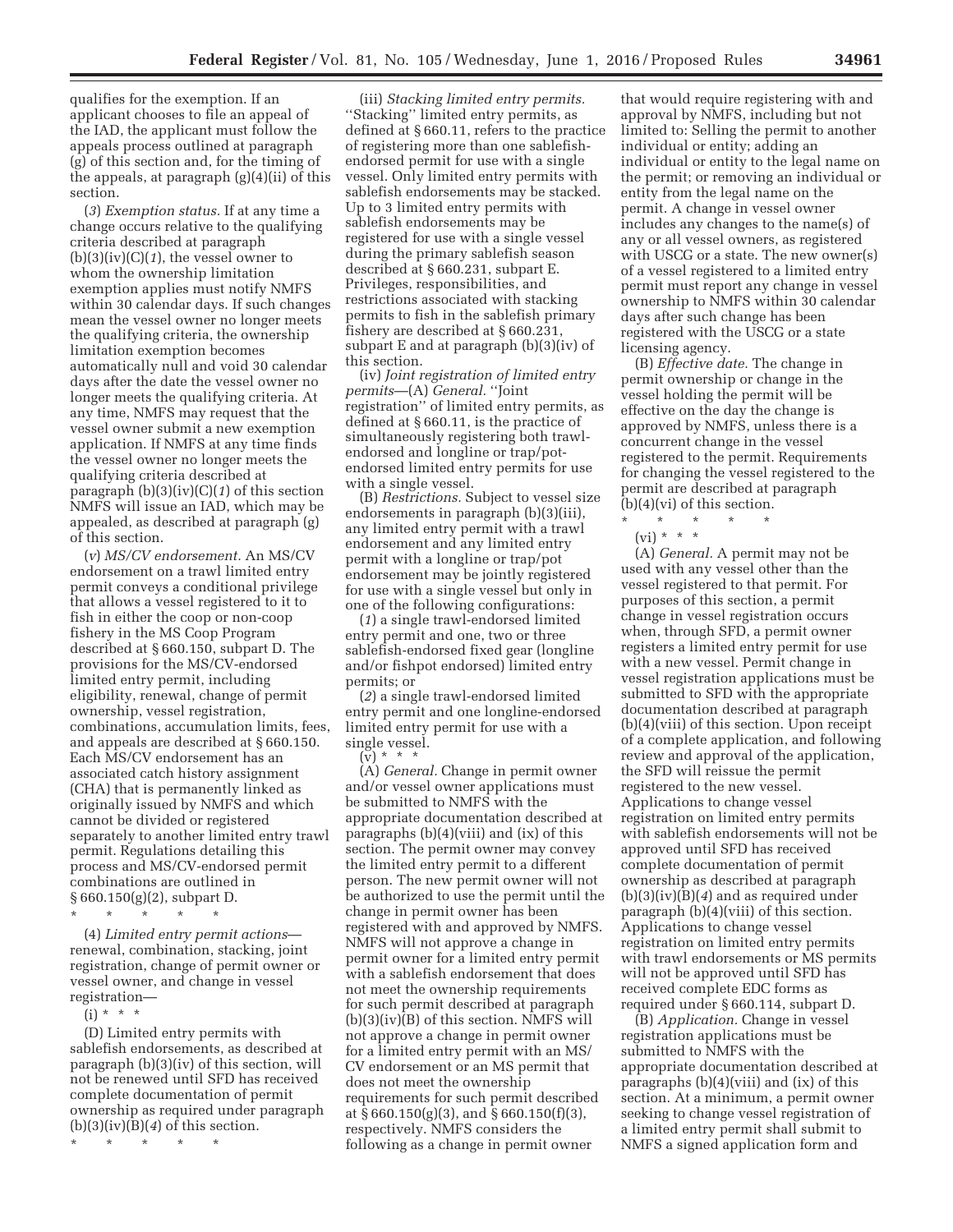his/her current limited entry permit before the first day of the cumulative limit period in which they wish to fish. If a permit owner provides a signed application and current limited entry permit after the first day of a cumulative limit period, the permit will not be effective until the succeeding cumulative limit period. NMFS will not approve a change in vessel registration until it receives a complete application, the existing permit, a current copy of the USCG 1270, and other required documentation.

- \* \* \* \* \*
- (vii) \* \* \*

(A) *General.* A permit owner may designate the vessel registration for a permit as ''unidentified,'' meaning that no vessel has been identified as registered for use with that permit. No vessel is authorized to use a permit with the vessel registration designated as ''unidentified.'' A vessel owner who removes a permit from his vessel and registers that permit as ''unidentified'' is not exempt from VMS requirements at § 660.14, unless specifically authorized by that section. When a permit owner requests that the permit's vessel registration be designated as ''unidentified,'' the transaction is not considered a change in vessel registration for purposes of this section. Any subsequent request by a permit owner to change from the ''unidentified'' status of the permit in order to register the permit with a specific vessel will be considered a change in vessel registration and subject to the restriction on frequency and timing of changes in vessel registration.

\* \* \* \* \* (6) *At-sea processing exemptions*—(i) *Sablefish at-sea processing exemption.*  No new applications for sablefish at-sea processing exemptions will be accepted. As specified at § 660.212(d)(3), subpart E, vessels are prohibited from processing sablefish at sea that were caught in the sablefish primary fishery without a sablefish at-sea processing exemption. Any sablefish at-sea processing exemptions were issued to a particular vessel and that permit and vessel owner who requested the exemption. The exemption is not part of the limited entry permit. The exemption cannot be registered with any other vessel, vessel owner, or permit owner for any reason. The exemption only applies to at-sea processing of sablefish caught in the sablefish primary fishery. The sablefish at-sea processing exemption will expire upon registration of the vessel to a new owner or if the vessel is totally lost, as defined at § 660.11.

(ii) *Non-whiting at-sea processing exemption.* No new applications for non-whiting at-sea processing exemptions will be accepted. As specified at § 660.112(b)(1)(xii), subpart D, vessels are prohibited from processing non-whiting groundfish at sea that were caught in the Shorebased IFQ Program without a non-whiting atsea processing exemption. Any nonwhiting at-sea processing exemptions were issued to a particular vessel and that permit and/or vessel owner who requested the exemption. The exemption is not part of the limited entry permit. The exemption is not transferable to any other vessel, vessel owner, or permit owner for any reason. The exemption only applies to at-sea processing of non-whiting groundfish caught in the Shorebased IFQ Program. The non-whiting at-sea processing exemption will expire upon registration of the vessel to a new owner or if the vessel is totally lost, as defined at § 660.11.

■ 7. In § 660.55, revise paragraph (f) introductory text and paragraphs (h)(1) and (2) to read as follows:

\* \* \* \* \*

#### **§ 660.55 Allocations.**  \* \* \* \* \*

(f) *Catch accounting.* Catch accounting refers to how the catch in a fishery is monitored against the allocations described in this section. For species with trawl/nontrawl allocations, catch of those species are counted against the trawl/nontrawl allocations as explained in paragraph (f)(1) of this section. For species with limited entry/ open access allocations in a given biennial cycle, catch of those species are counted against the limited entry/open access allocations as explained in paragraph (f)(1)(ii) of this section.  $\star$   $\qquad$   $\star$   $\qquad$   $\star$ 

(h) \* \* \*

(1) *Tribal/nontribal allocation.* The sablefish allocation to Pacific coast treaty Indian tribes is identified at § 660.50(f)(2). The remainder is available to the nontribal fishery (limited entry, open access (directed and incidental), and research).

(2) *Between the limited entry and open access fisheries.* The allocation of sablefish after tribal deductions is further reduced by the estimated total mortality of sablefish in research and recreational fisheries; the remaining yield (commercial harvest guideline) is divided between open access and limited entry fisheries. The limited entry fishery allocation is 90.6 percent of the commercial harvest guideline. The open access allocation is 9.4

percent of the commercial harvest guideline and includes incidental catch in non-groundfish fisheries, or incidental open access.

- \* \* \* \* \* ■ 8. In § 660.60:
- a. Revise paragraphs (h)(7)

introductory text, (h)(7)(i) introductory text, (h)(7)(ii)(A), (h)(7)(ii)(B)(*1*) introductory text, and (h)(7)(ii)(B)(*2*); and

■ b. Add paragraphs (h)(7)(ii)(B)(*3*) and  $(h)(7)(iii)$ .

The revisions and additions read as follows:

## **§ 660.60 Specifications and management measures.**

- \* \* \* \* \* (h) \* \* \*
- \* \* \* \* \*

(7) *Crossover provisions.* Crossover provisions apply to three activities: Fishing on different sides of a management line, or fishing in both the limited entry and open access fisheries, or fishing in both the Shorebased IFQ Program and the limited entry fixed gear fishery. NMFS uses different types of management areas for West Coast groundfish management, such as the north-south management areas as defined in § 660.11. Within a management area, a large ocean area with northern and southern boundary lines, trip limits, seasons, and conservation areas follow a single theme. Within each management area, there may be one or more conservation areas, defined at § 660.11 and §§ 660.70 through 660.74. The provisions within this paragraph apply to vessels fishing in different management areas. Crossover provisions also apply to vessels that fish in both the limited entry and open access fisheries, or that use open access non-trawl gear while registered to limited entry fixed gear permits. Crossover provisions also apply to vessels that are jointly registered, as defined at § 660.11, fishing in both the Shorebased IFQ Program and the limited entry fixed gear fishery during the same cumulative limit period. Fishery specific crossover provisions can be found in subparts D through F of this part.

(i) *Fishing in management areas with different trip limits.* Trip limits for a species or a species group may differ in different management areas along the coast. The following crossover provisions apply to vessels fishing in different geographical areas that have different cumulative or ''per trip'' trip limits for the same species or species group, with the following exceptions. Such crossover provisions do not apply to: IFQ species (defined at § 660.140(c),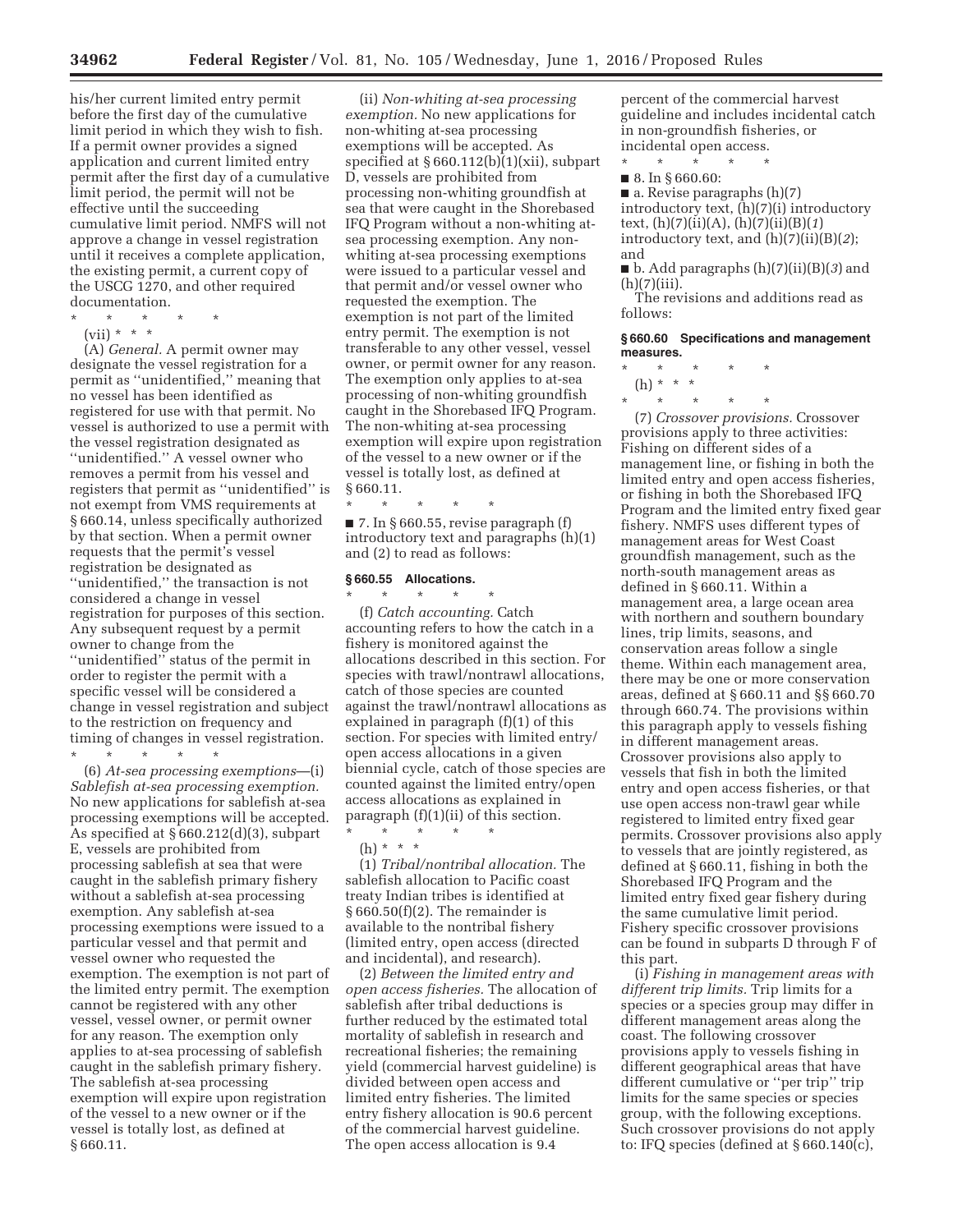subpart D) for vessels that are declared into the Shorebased IFQ Program (see § 660.13(d)(5)(iv)(A), for valid Shorebased IFQ Program declarations); species that are subject only to daily trip limits; or to trip limits for black rockfish off Washington, as described at § 660.230(e) and § 660.330(e).

- \* \* \* \* \*
	- (ii) \* \* \*

(A) *Fishing in limited entry and open access fisheries with different trip limits.*  Open access trip limits apply to any fishing conducted with open access gear, even if the vessel has a valid limited entry permit with an endorsement for another type of gear. Except such provisions do not apply to IFQ species (defined at § 660.140(c), subpart D) for vessels that are declared into the Shorebased IFQ Program (see § 660.13(d)(5)(iv)(A) for valid Shorebased IFQ Program declarations). A vessel that fishes in both the open access and limited entry fisheries is not entitled to two separate trip limits for the same species. If a vessel has a limited entry permit registered to it at any time during the trip limit period and uses open access gear, but the open access limit is smaller than the limited entry limit, the open access limit may not be exceeded and counts toward the limited entry limit. If a vessel has a limited entry permit registered to it at any time during the trip limit period and uses open access gear, but the open access limit is larger than the limited entry limit, the smaller limited entry limit applies, even if taken entirely with open access gear.

 $(B) * * * *$ 

(*1*) *Vessel registered to a limited entry trawl permit.* To fish with open access gear, defined at § 660.11, a vessel registered to a limited entry trawl permit must make the appropriate fishery declaration, as specified at § 660.14(d)(5)(iv)(A). In addition, a vessel registered to a limit entry trawl permit must remove the permit from their vessel, as specified at § 660.25(b)(4)(vi), unless the vessel will be fishing in the open access fishery under one of the following declarations specified at § 660.13(d):

\* \* \* \* \*

(*2*) *Vessel registered to a limited entry fixed gear permit(s).* To fish with open access gear, defined at § 660.11, subpart C, a vessel registered to a limit entry fixed gear permit must make the appropriate open access declaration, as specified at  $\S 660.14(d)(5)(iv)(A)$ . Vessels registered to a sablefishendorsed permit(s) fishing in the sablefish primary season (described at § 660.231, subpart E) may only fish with the gear(s) endorsed on their sablefishendorsed permit(s) against those limits.

(*3*) *Vessel jointly registered to more than one limited entry permit.* Vessels jointly registered (under the provisions at  $§ 660.25(b)(4)(iv)(B))$  may fish with open access gear (defined at § 660.11) if they meet the requirements of both paragraphs (h)(7)(ii)(B)(*1*) and (*2*) of this section.

(iii) *Fishing in both the Shorebased IFQ Program and the limited entry fixed gear fishery for vessels that are jointly registered.* 

(A) *Fishing in the Shorebased IFQ Program and limited entry fixed gear fishery with different trip limits.* If a vessel fishes in both the Shorebased IFQ Program and the limited entry fixed gear fishery during a cumulative limit period, they are subject to the most restrictive trip limits for non-IFQ species.

(B) *Fishing in the Shorebased IFQ Program and the limited entry fixed gear sablefish primary fishery with different trip limits.* If a vessel is jointly registered and one or more of the limited entry permits is sablefish endorsed, any sablefish landings made by a vessel declared into the limited entry fixed gear fishery after the start of the sablefish primary fishery count towards the tier limit(s), per regulations at § 660.232(a)(2), subpart E. Any sablefish landings made by a vessel declared into the Shorebased IFQ Program must be covered by quota pounds, per regulations at § 660.112(b), subpart D, and will not count towards the tier limit(s).

■ 9. In § 660.112:

 $\blacksquare$  a. Revise paragraphs (a)(3)(i) and (ii);

 $\blacksquare$  b. Remove paragraph (b)(1)(xii)(B); and

 $\blacksquare$  c. Redesignate paragraph  $(b)(1)(xii)(C)$ as  $(b)(1)(xii)(B)$ .

The revision reads as follows:

### **§ 660.112 Trawl fishery—prohibitions.**

- $\star$   $\qquad$   $\star$   $\qquad$   $\star$
- (a) \* \* \* \*  $\left( \right.$
- $(3) * * * *$

(i) Fail to comply with all recordkeeping and reporting requirements at § 660.13, subpart C; including failure to submit information, or submission of inaccurate or false information on any report required at § 660.13(d), subpart C, and § 660.113:

(ii) Falsify or fail to make and/or file, retain or make available any and all reports of groundfish landings, containing all data, and in the exact manner, required by the regulation at § 660.13, subpart C, or § 660.113.

\* \* \* \* \* ■ 10. In § 660.113:

 $\blacksquare$  a. Revise paragraphs (a)(2),  $(b)(4)(ii)(A);$ 

■ b. Remove paragraphs (b)(4)(ii)(B) and (C) and redesignate paragraphs  $(b)(4)(ii)(D)$  through  $(F)$  as  $(b)(4)(ii)(B)$ through (D);

■ c. Revise newly redesignated paragraphs (b)(4)(ii)(C)(*5*) introductory text and  $(b)(4)(ii)(C)(6)$ ; and

■ d.) Revise paragraphs (b)(4)(iii) and  $(b)(4)(v)$ .

The revisions read as follows:

### **§ 660.113 Trawl fishery—recordkeeping and reporting.**

\* \* \* \* \*  $(a) * * * *$ 

(2) All records used in the preparation of records or reports specified in this section or corrections to these reports must be maintained for a period of not less than three years after the date of landing and must be immediately available upon request for inspection by NMFS or authorized officers or others as specifically authorized by NMFS. Records used in the preparation of required reports specified in this section or corrections to these reports that are required to be kept include, but are not limited to, any written, recorded, graphic, electronic, or digital materials as well as other information stored in or accessible through a computer or other information retrieval system; worksheets; weight slips; preliminary, interim, and final tally sheets; receipts; checks; ledgers; notebooks; diaries; spreadsheets; diagrams; graphs; charts; tapes; disks; or computer printouts. All relevant records used in the preparation of electronic fish ticket reports or corrections to these reports, including dock tickets, must be maintained for a period of not less than three years after the date of landing and must be immediately available upon request for inspection by NMFS or authorized officers or others as specifically authorized by NMFS.

(b) \* \* \*

 $(ii) * * * *$ 

(A) Include, as part of each electronic fish ticket submission, the actual scale weight for each groundfish species as specified by requirements at § 660.15(c), and the vessel identification number. Use, and maintain in good working order, hardware, software, and internet access as specified at § 660.15(d).

\* \* \* \* \* (C) \* \* \*

(*5*) Prior to submittal, three copies of the printed, signed, electronic fish ticket must be produced by the IFQ first receiver and a copy provided to each of the following:

\* \* \* \* \*

<sup>(4) \* \* \*</sup>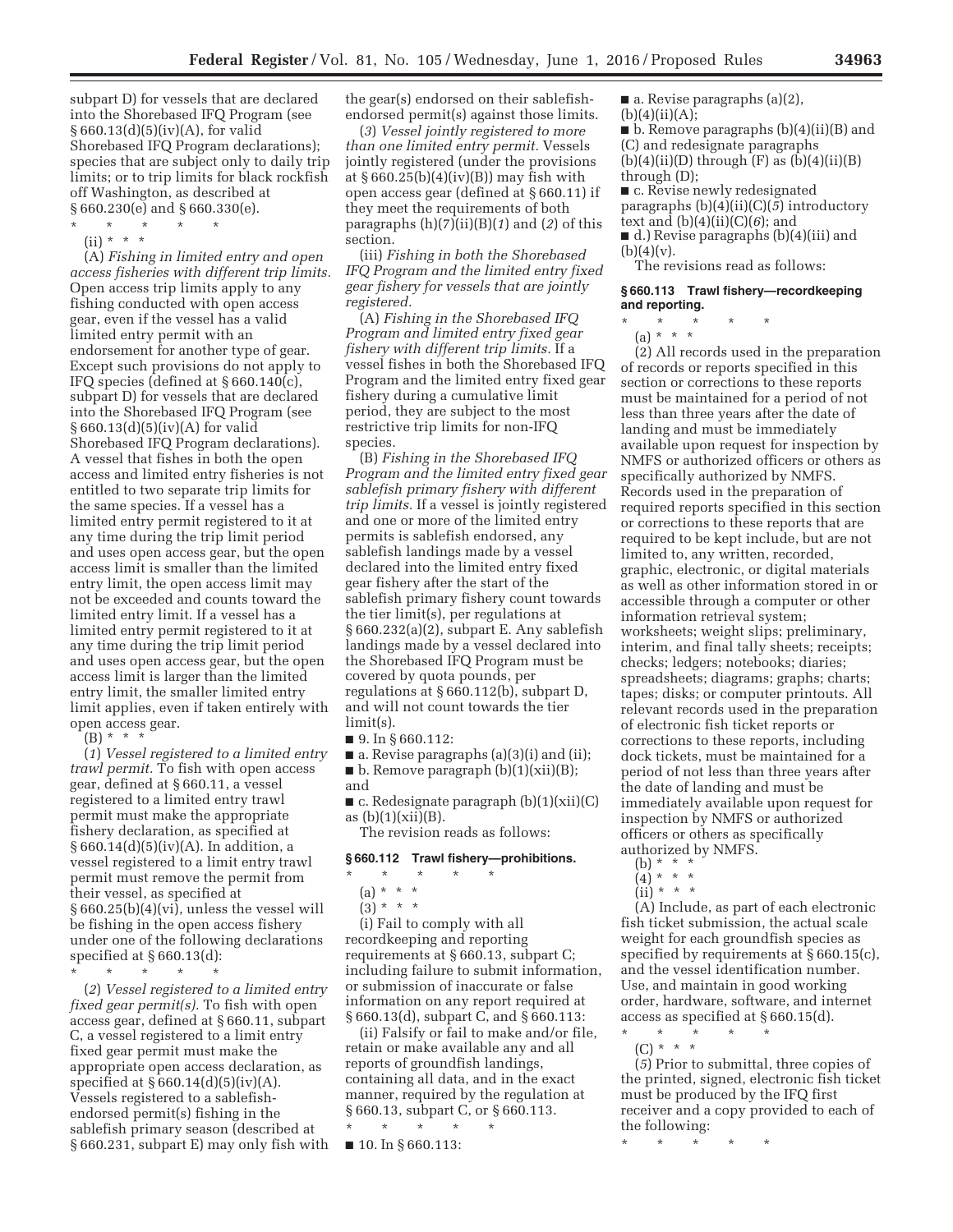(*6*) After review and signature, the electronic fish ticket must be submitted within 24 hours of the completion of the offload, as specified in paragraph  $(b)(4)(ii)(B)$  of this section. \* \* \* \* \*

(iii) *Revising a submission.* In the event that a data error is found, electronic fish ticket submissions must be revised by resubmitting the revised form electronically. Electronic fish tickets are to be used for the submission of final data. Preliminary data, including estimates of fish weights or species composition, shall not be submitted on electronic fish tickets.

 $\star$   $\quad$   $\star$   $\quad$   $\star$   $\quad$   $\star$ 

(v) *Reporting requirements when a temporary waiver has been granted.* IFQ First receivers that have been granted a temporary waiver from the requirement to submit electronic fish tickets must submit on paper the same data as is required on electronic fish tickets within 24 hours of the date received during the period that the waiver is in effect. Paper fish tickets must be sent by facsimile to NMFS, West Coast Region, Sustainable Fisheries Division, 206– 526–6736 or by delivering it in person to 7600 Sand Point Way, NE., Seattle, WA 98115. The requirements for submissions of paper tickets in this paragraph are separate from, and in addition to existing state requirements for landing receipts or fish receiving tickets.

\* \* \* \* \*

# **§ 660.114 [Amended]**

 $\blacksquare$  11. Amend § 660.114(b) by removing the words " $\S 660.25(b)(4)(v)$ " wherever they appear and adding the words ''§ 660.25(b)(4)(vi).''

■ 12. In § 660.211, add the definition of ''sablefish landing'' is in alphabetical order to read as follows:

#### **§ 660.211 Fixed gear fishery—definitions.**   $\star$   $\star$   $\star$

*Sablefish landing* means a landing that includes any amount of sablefish harvested in the limited entry fixed gear fishery.

- \* \* \* \* \*
- 13. In § 660.212:
- $\blacksquare$  a. Revise paragraph (a)(2);

■ b. Add paragraphs (a)(3) through (6);  $\blacksquare$  c. Revise paragraphs (b), and (d)(1) and (2).

The revisions and additions read as follows:

## **§ 660.212 Fixed gear fishery—prohibitions.**

\* \* \* \* \*

(a) \* \* \*

(2) Take and retain, possess, or land more than a single cumulative limit of a particular species, per vessel, per applicable cumulative limit period, except for sablefish taken in the limited entry fixed gear sablefish primary season from a vessel authorized to fish in that season, as described at § 660.231 and except for IFQ species taken in the Shorebased IFQ Program from a vessel authorized under gear switching provisions as described at § 660.140(k).

(3) Transport catch that includes any amount of sablefish away from the point of landing before that catch has been sorted and weighed by federal groundfish species or species group, and recorded for submission on an electronic fish ticket under § 660.213(e). (If fish will be transported to a different location for processing, all sorting and weighing to federal groundfish species groups must occur before transporting the catch away from the point of landing).

(4) Mix catch from more than one sablefish landing prior to the catch being sorted and weighed for reporting on an electronic fish ticket under § 660.213(e).

(5) Process, sell, or discard any groundfish received from a sablefish landing that has not been accounted for on an electronic fish ticket under § 660.213(e).

(6) Upon commencing an offload of a sablefish landing at a landing site, fail to offload all groundfish on board the vessel at that landing site.

(b) *Recordkeeping and reporting.* (1) Fail to comply with all recordkeeping and reporting requirements at § 660.13, subpart C; including failure to submit information, or submission of inaccurate or false information on any report required at § 660.13(d), subpart C, and § 660.213.

(2) Falsify or fail to make and/or file, retain or make available any and all reports of groundfish landings that include sablefish, containing all data, and in the exact manner, required by the regulation at § 660.13, subpart C, or § 660.213.

\* \* \* \* \*

(d) *Sablefish fisheries.* (1) Take and retain, possess or land sablefish under the tier limits provided for the limited entry, fixed gear sablefish primary season, described in § 660.231(b)(3), from a vessel that is not registered to a limited entry permit with a sablefish endorsement.

(2) Take and retain, possess or land sablefish in the sablefish primary season, described at § 660.231(b), unless the owner of the limited entry permit registered for use with that vessel and authorizing the vessel to fish in the sablefish primary season is on board

that vessel. Exceptions to this prohibition are provided at § 660.231(b)(4)(i) and (ii).  $\star$   $\star$   $\star$ 

■ 14. In § 660.213, revise paragraph (d)(1) and add paragraph (e) to read as follows:

## **§ 660.213 Fixed gear fishery recordkeeping and reporting.**

# $\star$   $\qquad$   $\star$   $\qquad$   $\star$ (d) \* \* \*

(1) Any person landing groundfish must retain on board the vessel from which groundfish are landed, and provide to an authorized officer upon request, copies of any and all reports of groundfish landings containing all data, and in the exact manner, required by the applicable state law throughout the cumulative limit period during which a landing occurred and for 15 days thereafter. All relevant records used in the preparation of electronic fish ticket reports or corrections to these reports, including dock tickets, must be maintained for a period of not less than three years after the date of landing and must be immediately available upon request for inspection by NMFS or authorized officers or others as specifically authorized by NMFS. \* \* \* \* \*

(e) *Electronic fish ticket.* The first receiver, as defined at § 660.11, subpart C, of a sablefish landing from a limited entry fixed gear vessel is responsible for compliance with all reporting requirements described in this paragraph. When used in this paragraph, submit means to transmit final electronic fish ticket information via web-based form or, if a waiver is granted, by paper form. When used in this paragraph, record means the action of documenting electronic fish ticket information in any written format.

(1) *Required information.* All first receivers must provide the following types of information: Date of landing, vessel that made the landing, vessel identification number, limited entry permit number(s), name of the vessel operator, gear type used, receiver, actual weights of species landed listed by species or species group including species with no value, condition landed, number of salmon by species, number of Pacific halibut, ex-vessel value of the landing by species, fish caught inside/ outside 3 miles or both, and any other information deemed necessary by the Regional Administrator (or designee) as specified on the appropriate electronic fish ticket form.

(2) *Submissions.* The first receiver must:

(i) Include, as part of each electronic fish ticket submission, the actual scale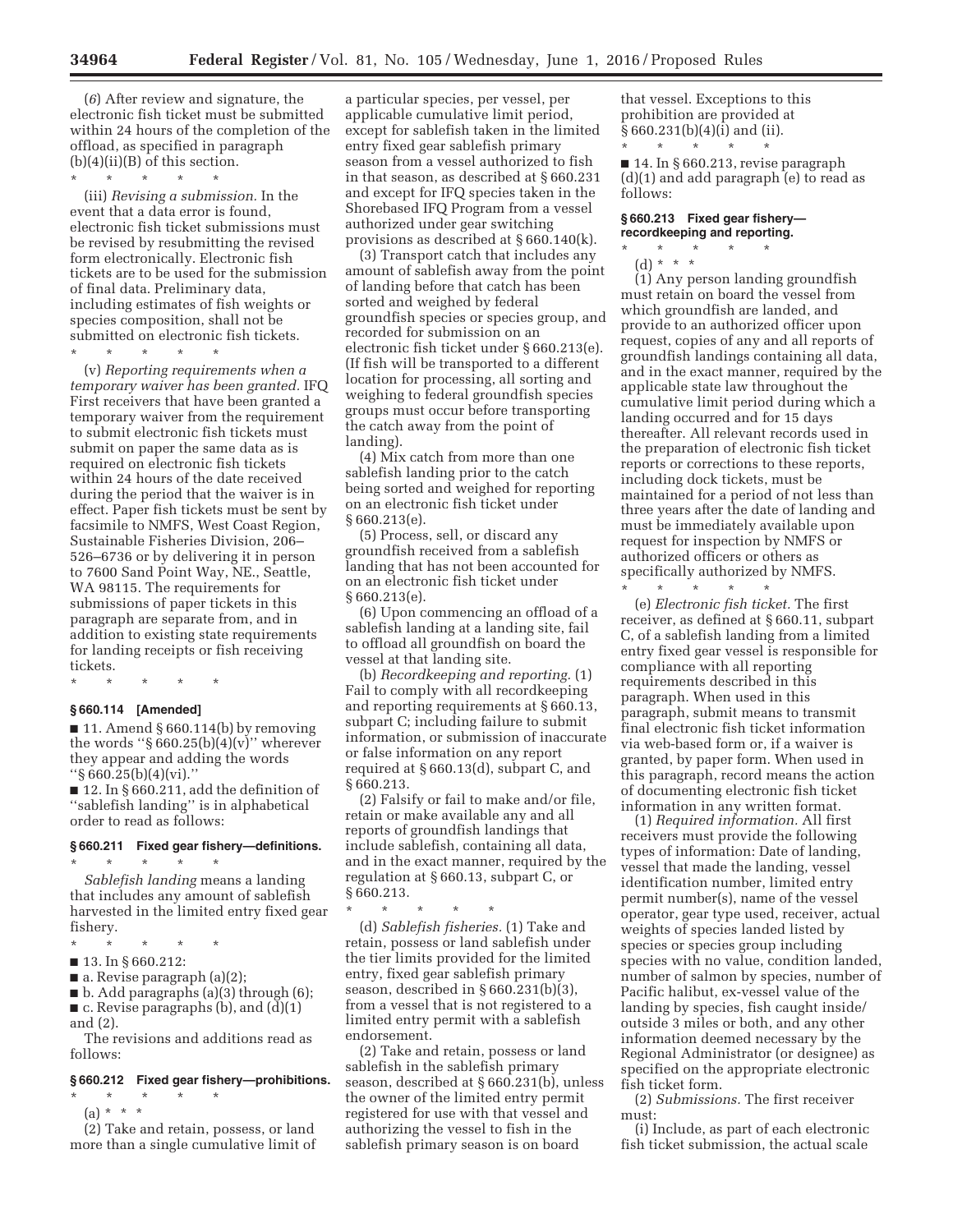weight for each groundfish species as specified by requirements at § 660.15(c), the vessel identification number, and the limited entry permit number. Use and maintain, for the purposes of submitting electronic fish tickets, equipment as specified at § 660.15(d).

(ii) Submit a completed electronic fish ticket(s) for every landing that includes sablefish no later than 24 hours after the date of landing, unless a waiver of this requirement has been granted under provisions specified at paragraph (e)(4) of this section.

(iii) Submit separate electronic fish tickets for sablefish landings in the limited entry fixed gear sablefish primary fishery where the sablefish will be counted against more than one of the stacked permits, or against a tier limit(s) and the cumulative trip limit in the DTL fishery. For vessels with stacked limited entry sablefish permits, defined at § 660.12, a landing may be divided and reported on separate electronic fish tickets for the purposes of apportioning the sablefish landings amongst the remaining tier limits associated with each of the stacked permits. Per regulations at § 660.232(a)(2) a vessel may land the remainder of its tier limit(s) and also land against the applicable DTL limits in the same landing; in that instance multiple fish tickets must be used to apportion sablefish landed against the tier(s) from the sablefish landed against cumulative trip limits of the DTL fishery. If multiple electronic fish tickets are recorded and submitted for a single sablefish landing, each electronic fish ticket must meet the process and submittal requirements specified in paragraphs (e)(iv) and (v) of this section in addition to the following requirements:

(A) The sum total of all groundfish, including sablefish, from the landing must be submitted via electronic fish ticket(s).

(B) The limited entry fixed gear sablefish permit number unto which the portion of the sablefish landing will be attributed to must be recorded on each electronic fish ticket or dock ticket. Only one permit number may be recorded on a ticket.

(C) The owner-on board, unless exempted under regulations at § 660.231(a)(4), must review and sign documentation of the landing, as described in (e)(2)(iv) and (v) of this section.

(iv) If electronic fish tickets will be submitted prior to processing or transport, follow these process and submittal requirements:

(A) After completing the landing, the electronic fish ticket information must be recorded immediately.

(B) Prior to submittal of the electronic fish ticket, the information recorded for the electronic fish ticket must be reviewed by the vessel operator who delivered the fish, and the port sampler if one is present. If required by regulations at § 660.231(a)(4), the owner-on-board must also review the information recorded on the electronic fish ticket prior to submittal.

(C) After review, the receiver and the vessel operator must sign a printed hard copy of the electronic fish ticket or, if the landing occurs outside of business hours, the original dock ticket. If required by regulations at § 660.231(a)(4), the owner-on-board must also sign a printed copy of the electronic fish ticket or, if the landing occurs outside of business hours, the original dock ticket.

(D) Prior to submittal, three copies of the signed electronic fish ticket must be produced by the receiver and a copy provided to each of the following:

(*1*) The vessel operator and/or the owner-on-board;

(*2*) The state of origin if required by state regulations; and

(*3*) The first receiver.

(E) After review and signature, the electronic fish ticket must be submitted within 24 hours after the date of landing, as specified in paragraph (e)(2)(ii) of this section.

(v) If electronic fish tickets will be submitted after transport, follow these process and submittal requirements:

(A) The vessel name, limited entry permit number, and the electronic fish ticket number must be recorded on each dock ticket related to that landing.

(B) Upon completion of the dock ticket, but prior to transfer of the landing to another location, the dock ticket information that will be used to complete the electronic fish ticket must be reviewed by the vessel operator who delivered the fish. If the electronic fish ticket will report landings of sablefish in the sablefish primary fishery, the owneron-board, unless exempted under regulations at  $§ 660.231(a)(4)$ , must review the information recorded on the dock ticket prior to transfer of the landing to another location.

(C) After review, the first receiver and the vessel operator must sign the original copy of each dock ticket related to that landing. If a dock ticket includes landings of sablefish in the sablefish primary fishery, the owner-on-board, unless exempted under regulations at § 660.231(a)(4), must sign the original copy of that dock ticket.

(D) Prior to submittal of the electronic fish ticket, three copies of the signed dock ticket must be produced by the

first receiver and a copy provided to each of the following:

(*1*) The vessel operator and/or the owner-on-board;

(*2*) The state of origin if required by state regulations; and

(*3*) The first receiver.

(E) Based on the information contained in the signed dock ticket, the electronic fish ticket must be completed and submitted within 24 hours of the completion of the landing, as specified in paragraph (e)(2)(ii) of this section.

(F) Three copies of the electronic fish ticket must be produced by the first receiver and a copy provided to each of the following:

(*1*) The vessel operator and/or the owner-on-board;

(*2*) The state of origin if required by state regulations; and

(*3*) The first receiver.

(3) *Revising a submission.* In the event that a data error is found, electronic fish ticket submissions must be revised by resubmitting the revised form electronically. Electronic fish tickets are to be used for the submission of final data. Preliminary data, including estimates of fish weights or species composition, shall not be submitted on electronic fish tickets.

(4) *Waivers for submission.* On a caseby-case basis, a temporary written waiver of the requirement to submit electronic fish tickets may be granted by the Assistant Regional Administrator or designee if he/she determines that circumstances beyond the control of a receiver would result in inadequate data submissions using the electronic fish ticket system. The duration of the waiver will be determined on a case-bycase basis.

(5) *Reporting requirements when a temporary waiver has been granted.*  Receivers that have been granted a temporary waiver from the requirement to submit electronic fish tickets must submit on paper the same data as is required on electronic fish tickets within 24 hours of the date received during the period that the waiver is in effect. Paper fish tickets must be sent by facsimile to NMFS, West Coast Region, Sustainable Fisheries Division, 206– 526–6736 or by delivering it in person to 7600 Sand Point Way, NE., Seattle, WA 98115. The requirements for submissions of paper tickets in this paragraph are separate from, and in addition to existing state requirements for landing receipts or fish receiving tickets.

 $\blacksquare$  15. In § 660.231, revise paragraphs (a),  $(b)(1)$ ,  $(b)(2)$ ,  $(b)(3)$ , and  $(b)(4)$ introductory text to read as follows: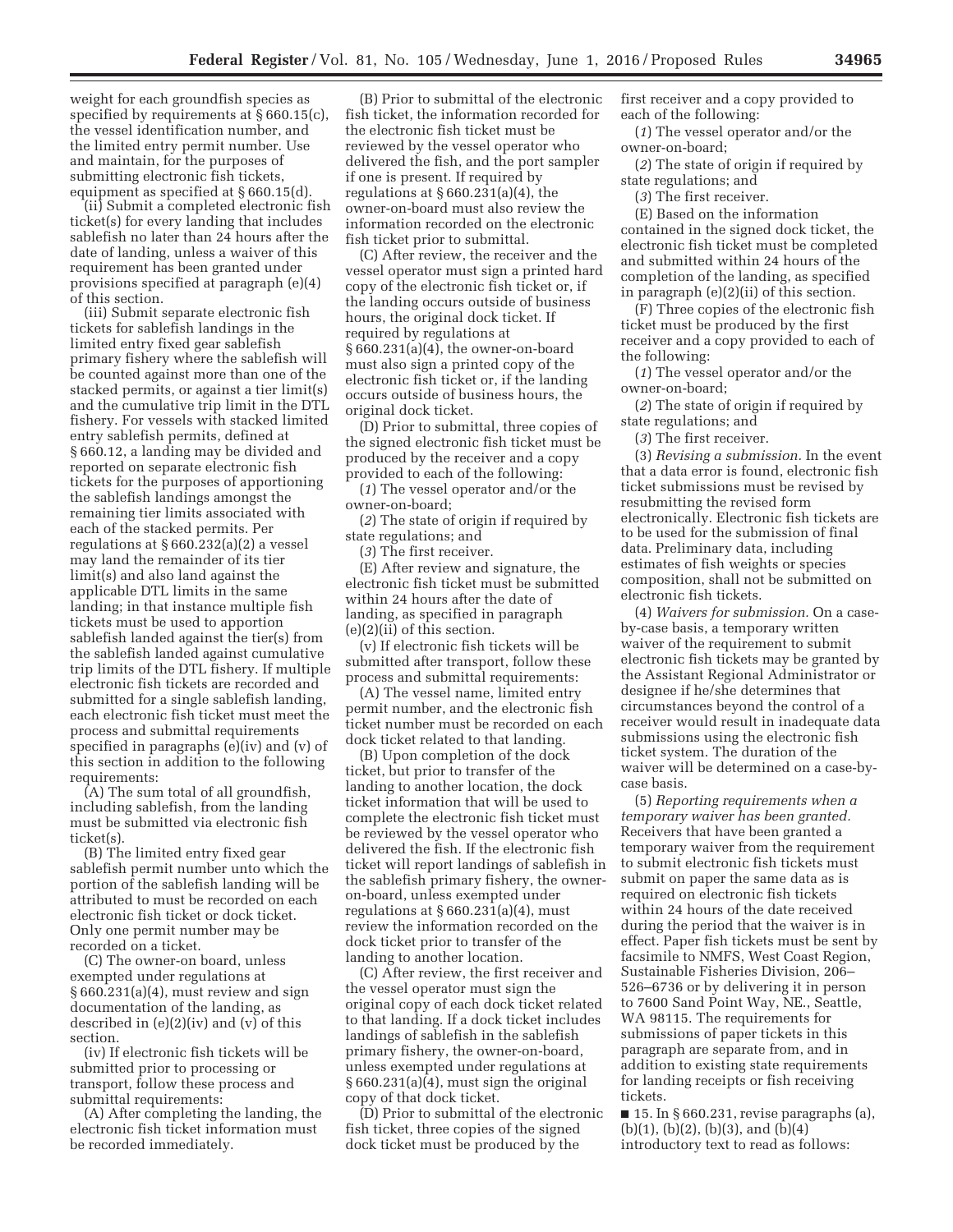## **§ 660.231 Limited entry fixed gear sablefish primary fishery.**

\* \* \* \* \* (a) *Sablefish endorsement.* In addition to requirements pertaining to fishing in the limited entry fixed gear fishery (described in subparts C and E), a vessel may not fish in the sablefish primary season for the limited entry fixed gear fishery, unless at least one limited entry permit with both a gear endorsement for longline or trap (or pot) gear and a sablefish endorsement is registered for use with that vessel. Permits with sablefish endorsements are assigned to one of three tiers, as described at § 660.25(b)(3)(iv), subpart C.

(b)  $* \rightarrow$ 

(1) *Season dates.* North of 36° N. lat., the sablefish primary season for the limited entry, fixed gear, sablefishendorsed vessels begins at 12 noon local time on April 1 and closes at 12 noon local time on October 31, or closes for an individual vessel owner when the tier limit for the sablefish endorsed permit(s) registered to the vessel has been reached, whichever is earlier, unless otherwise announced by the Regional Administrator through the routine management measures process described at  $\S 660.60(c)$ .

(2) *Gear type.* During the primary season, when fishing against primary season cumulative limits, each vessel authorized to fish in that season under paragraph (a) of this section may fish for sablefish with any of the gear types, except trawl gear, endorsed on at least one of the sablefish endorsed permits registered for use with that vessel.

(3) *Cumulative limits.* (i) A vessel fishing in the primary season will be constrained by the sablefish cumulative limit associated with each of the sablefish endorsed permits registered for use with that vessel. During the primary season, each vessel authorized to fish in that season under paragraph (a) of this section may take, retain, possess, and land sablefish, up to the cumulative limits for each of the sablefish endorsed permits registered for use with that vessel. If a vessel is stacking permits, that vessel may land up to the total of all cumulative limits announced in this paragraph for the tiers for those permits, except as limited by paragraph (b)(3)(ii) of this section. Up to 3 sablefish endorsed permits may be stacked for use with a single vessel during the primary season; thus, a single vessel may not take and retain, possess or land more than 3 primary season sablefish cumulative limits in any one year. Per regulations at § 660.12(a)(6), subpart C, all other groundfish landings are subject to per vessel trip limits. In 2015, the following annual limits are in effect:

Tier 1 at 41,175 (18,677 kg), Tier 2 at 18,716 lb (8,489 kg), and Tier 3 at 10,695 lb (4,851 kg). For 2016 and beyond, the following annual limits are in effect: Tier 1 at 45,053 lb (20,436 kg), Tier 2 at 20,479 lb (9,289 kg), and Tier 3 at 11,702 lb (5,308 kg).

(ii) If a sablefish endorsed permit is registered to more than one vessel during the primary season in a single year, the second vessel may only take the portion of the cumulative limit for that permit that has not been harvested by the first vessel to which the permit was registered. The combined primary season sablefish landings for all vessels registered to that permit may not exceed the cumulative limit for the tier associated with that permit.

(iii) A cumulative trip limit is the maximum amount of sablefish that may be taken and retained, possessed, or landed per vessel in a specified period of time, with no limit on the number of landings or trips.

(iv) *Incidental Pacific halibut retention north of Pt. Chehalis, WA (46*°*53.30*′ *N. lat.).* From April 1 through October 31, vessels authorized to participate in the sablefish primary fishery, licensed by the International Pacific Halibut Commission for commercial fishing in Area 2A (waters off Washington, Oregon, California), and fishing with longline gear north of Pt. Chehalis, WA (46°53.30′ N. lat.) may possess and land up to the following cumulative limits: 110 lb (50 kg) dressed weight of Pacific halibut for every 1,000 pounds (454 kg) dressed weight of sablefish landed and up to 2 additional Pacific halibut in excess of the 110 pounds-per-1,000-pound ratio per landing. ''Dressed'' Pacific halibut in this area means halibut landed eviscerated with their heads on. Pacific halibut taken and retained in the sablefish primary fishery north of Pt. Chehalis may only be landed north of Pt. Chehalis and may not be possessed or landed south of Pt. Chehalis.

(4) *Owner-on-board requirement.* Any person who owns or has ownership interest in a limited entry permit with a sablefish endorsement, as described at § 660.25(b)(3), subpart C, must be on board the vessel registered for use with that permit at any time that the vessel has sablefish on board the vessel that count toward that permit's cumulative sablefish landing limit. This person must carry government issued photo identification while aboard the vessel. This person must review and sign a printed copy of the electronic fish ticket(s) or dock ticket, as described at § 660.213(d), unless this person qualified for the owner-on-board exemption. A permit owner is qualified

for the owner-on-board exemption and not obligated to be on board the vessel registered for use with the sablefishendorsed limited entry permit during the sablefish primary season if:<br> $\begin{array}{c} \star \end{array}$   $\begin{array}{c} \star \end{array}$   $\begin{array}{c} \star \end{array}$ \* \* \* \* \*

■ 16. Section 660.232 is revised to read as follows:

#### **§ 660.232 Limited entry daily trip limit (DTL) fishery for sablefish.**

(a) *Limited entry DTL fisheries both north and south of 36*° *N. lat.* (1) Before the start of the sablefish primary season, all sablefish landings made by a vessel declared into the limited entry fixed gear fishery and authorized by § 660.231(a) to fish in the sablefish primary season will be subject to the restrictions and limits of the limited entry DTL fishery for sablefish specified in this section and which is governed by routine management measures imposed under § 660.60(c), subpart C.

(2) Following the start of the primary season, all sablefish landings made by a vessel declared into the limited entry fixed gear fishery and authorized by § 660.231(a) to fish in the primary season will count against the primary season cumulative limit(s) associated with the sablefish-endorsed permit(s) registered for use with that vessel. A vessel that is eligible to fish in the sablefish primary season may fish in the DTL fishery for sablefish once that vessels' primary season sablefish limit(s) have been landed, or after the close of the primary season, whichever occurs earlier (as described at § 660.231(b)(1)). If the vessel continues to fish in the limited entry fixed gear fishery for any part of the remaining fishing year, any subsequent sablefish landings by that vessel will be subject to the restrictions and limits of the limited entry DTL fishery for sablefish.

(3) Vessels registered for use with a limited entry fixed gear permit that does not have a sablefish endorsement may fish in the limited entry DTL fishery, consistent with regulations at § 660.230, for as long as that fishery is open during the fishing year, subject to routine management measures imposed under § 660.60(c), subpart C. DTL limits for the limited entry fishery north and south of 36° N. lat. are provided in Tables 2 (North) and 2 (South) of this subpart.

(b) A vessel that is jointly registered, and has participated or will participate in both the limited entry fixed gear fishery and the Shorebased IFQ Program during the fishing year, is subject to crossover provisions described at § 660.60(h)(7), subpart C.

■ 17. In § 660.311, add the definition of ''sablefish landing'' in alphabetical order to read as follows: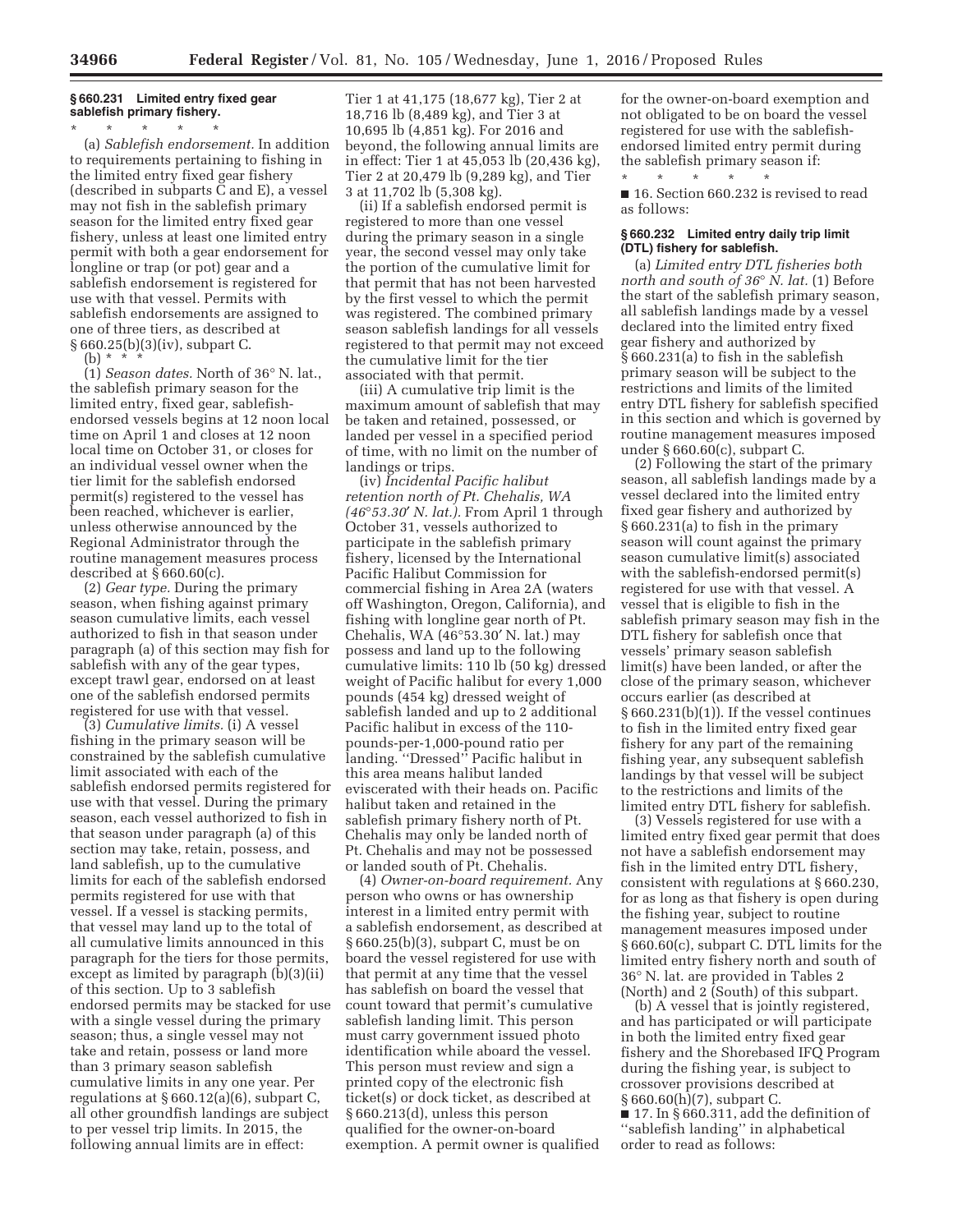### **§ 660.311 Open access fishery definitions.**

\* \* \* \* \* *Sablefish landing* means a landing that includes any amount of sablefish harvested in the open access fishery.

\* \* \* \* \* ■ 18. In § 660.312:

 $\blacksquare$  a. Revise paragraphs (a)(3) through (6); ■ b. Redesignate paragraphs (b) and (c) as (c) and (d), respectively; and

■ c. Add a new paragraph (b).

The revisions and additions read as follows:

#### **§ 660.312 Open access fishery prohibitions.**

- \* \* \* \* \*
- (a) \* \* \*

(3) Transport catch that includes any amount of sablefish away from the point of landing before that catch has been sorted and weighed by federal groundfish species or species group, and recorded for submission on an electronic fish ticket under § 660.313(f). (If fish will be transported to a different location for processing, all sorting and weighing to federal groundfish species groups must occur before transporting the catch away from the point of landing).

(4) Mix catch from more than one sablefish landing prior to the catch being sorted and weighed for reporting on an electronic fish ticket under § 660.313(f).

(5) Process, sell, or discard any groundfish received from a sablefish landing that has not been accounted for on an electronic fish ticket under § 660.313(f).

(6) Upon commencing an offload of a sablefish landing at a landing site, fail to offload all groundfish on board the vessel at that landing site.

(b) *Recordkeeping and reporting.* (1) Fail to comply with all recordkeeping and reporting requirements at § 660.13, subpart C, including failure to submit information, or submission of inaccurate or false information on any report required at § 660.13(d), subpart C, and § 660.313.

(2) Falsify or fail to make and/or file, retain or make available any and all reports of groundfish landings that include sablefish, containing all data, and in the exact manner, required by the regulation at § 660.13, subpart C, or § 660.313.

\* \* \* \* \*

■ 19. Section 660.313 is revised to read as follows:

#### **§ 660.313 Open access fishery recordkeeping and reporting.**

(a) *General.* General reporting requirements specified at § 660.13(a) through (c), subpart C, apply to the open access fishery.

(b) *Declaration reports for vessels using nontrawl gear.* Declaration reporting requirements for open access vessels using nontrawl gear (all types of open access gear other than nongroundfish trawl gear) are specified at § 660.13(d), subpart C.

(c) *Declaration reports for vessels using non-groundfish trawl gear.*  Declaration reporting requirements for open access vessels using nongroundfish trawl gear are specified at § 660.13(d), subpart C.

(d) *VMS requirements for open access fishery vessels.* VMS requirements for open access fishery vessels are specified at § 660.14, subpart C.

(e) *Retention of records.* Any person landing groundfish must retain on board the vessel from which groundfish is landed, and provide to an authorized officer upon request, copies of any and all reports of groundfish landings containing all data, and in the exact manner, required by the applicable state law throughout the cumulative limit period during which a landing occurred and for 15 days thereafter. All relevant records used in the preparation of electronic fish ticket reports or corrections to these reports, including dock tickets, must be maintained for a period of not less than three years after the date of landing and must be immediately available upon request for inspection by NMFS or authorized officers or others as specifically authorized by NMFS.

(f) *Electronic fish ticket.* The first receiver, as defined at § 660.11, subpart C, of a sablefish landing from an open access vessel is responsible for compliance with all reporting requirements described in this paragraph. When used in this paragraph, submit means to transmit final electronic fish ticket information via web-based form or, if a waiver is granted, by paper form. When used in this paragraph, record means the action of documenting electronic fish ticket information in any written format.

(1) *Required information.* All first receivers must provide the following types of information: Date of landing, vessel that made the landing, vessel identification number, name of the vessel operator, gear type used, receiver, actual weights of species landed listed by species or species group including species with no value, condition landed, number of salmon by species, number of Pacific halibut, ex-vessel value of the landing by species, fish caught inside/ outside 3 miles or both, and any other information deemed necessary by the Regional Administrator (or designee) as

specified on the appropriate electronic fish ticket form.

(2) *Submissions.* The first receiver must:

(i) Include, as part of each electronic fish ticket submission, the actual scale weight for each groundfish species as specified by requirements at § 660.15(c) and the vessel identification number. Use and maintain, for the purposes of submitting electronic fish tickets, equipment as specified at § 660.15(d).

(ii) Submit a completed electronic fish ticket for every landing that includes sablefish no later than 24 hours after the date of landing, unless a waiver of this requirement has been granted under provisions specified at paragraph (f)(4) of this section.

(iii) If electronic fish tickets will be submitted prior to processing or transport, follow these process and submittal requirements:

(A) After completing the landing, the electronic fish ticket information must be recorded immediately.

(B) Prior to submittal of the electronic fish ticket, the information recorded for the electronic fish ticket must be reviewed by the vessel operator who delivered the fish, and the port sampler if one is present.

(C) After review, the receiver and the vessel operator must sign a printed hard copy of the electronic fish ticket or, if the landing occurs outside of business hours, the original dock ticket.

(D) Prior to submittal, three copies of the signed electronic fish ticket must be produced by the receiver and a copy provided to each of the following:

(*1*) The vessel operator;

(*2*) The state of origin if required by state regulations; and

(*3*) The first receiver.

(E) After review and signature, the electronic fish ticket must be submitted within 24 hours after the date of landing, as specified in paragraph  $(f)(2)(ii)$  of this section.

(iv) If electronic fish tickets will be submitted after transport, follow these process and submittal requirements:

(A) The vessel name and the electronic fish ticket number must be recorded on each dock ticket related to that landing.

(C) Upon completion of the dock ticket, but prior to transfer of the offload to another location, the dock ticket information that will be used to complete the electronic fish ticket must be reviewed by the vessel operator who delivered the fish.

(D) After review, the first receiver and the vessel operator must sign the original copy of each dock ticket related to that landing.

(E) Prior to submittal of the electronic fish ticket, three copies of the signed